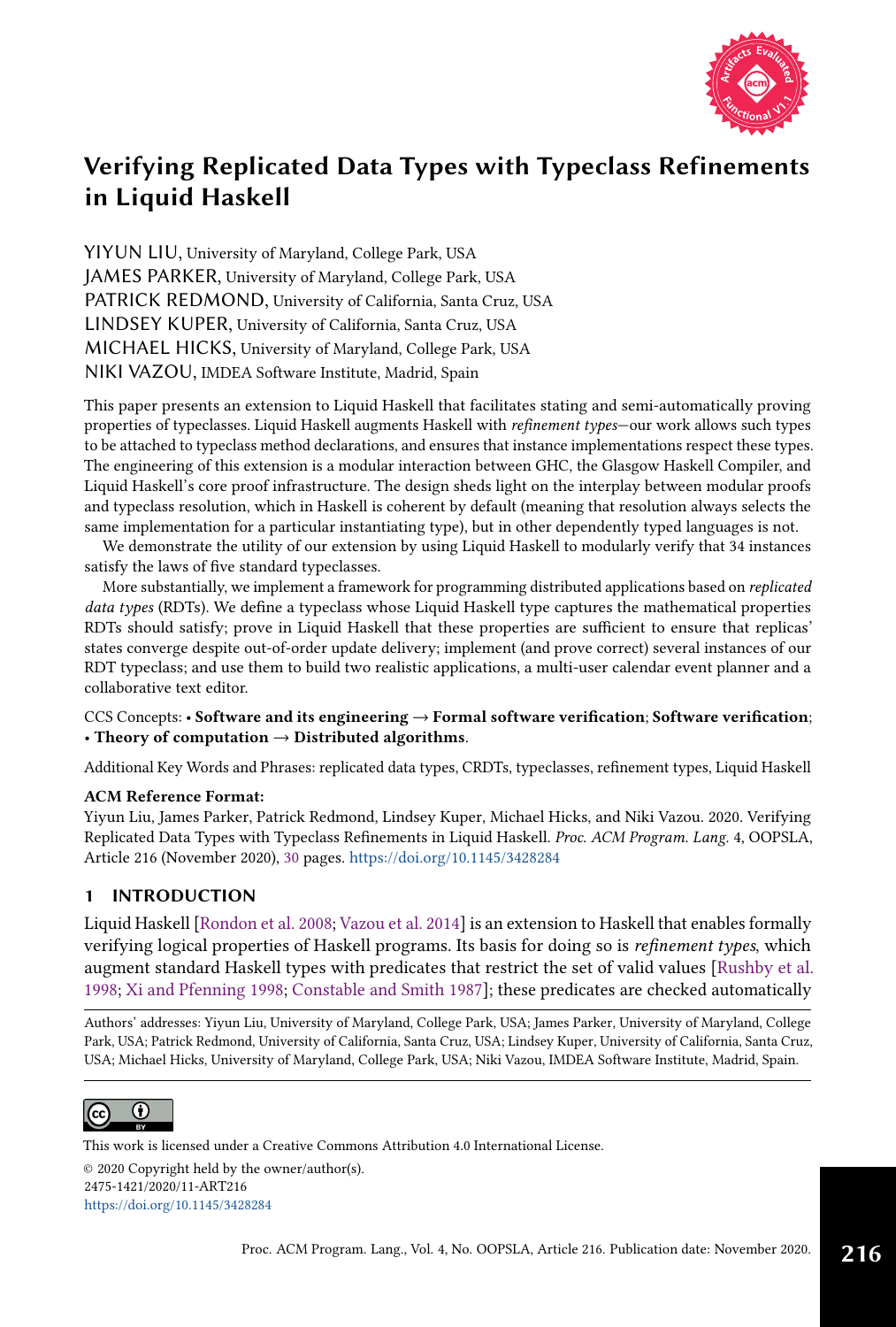by an SMT solver. Liquid Haskell uses a mechanism called refinement reflection [\[Vazou et al.](#page-29-3) [2017\]](#page-29-3) to lift the ability to state and check single refinements of individual functions to state and prove general properties of entire codebases [\[Vazou et al. 2018\]](#page-29-4).

Liquid Haskell's features-being based on a widely used, industrial-strength programming language and having built-in support for proof automation–make it appealing as a platform for real-world, verified software development. Indeed, we were motivated to use it to build a platform for distributed computing applications employing data replication to increase reliability and availability. These applications are hard to get right, and we hoped Liquid Haskell's formal verification capabilities could help.

Unfortunately, there was a big stumbling block: Liquid Haskell cannot verify properties of typeclasses [\[Wadler and Blott 1989\]](#page-29-5), which are used extensively throughout the Haskell ecosystem. Typeclasses in Haskell are similar to interfaces in Java or traits in Rust. A typeclass definition specifies a collection of method signatures that any type that is an *instance* of the typeclass must implement. For example, the Ord typeclass from Haskell's standard library declares that its instances a must have a method  $(\leq)$  of type  $a \rightarrow a \rightarrow b$  ool; numbers, strings, booleans, and many other types are instances of Ord. The standard sort function can only sort lists of types that are Ord instances, since it needs a comparison function; this requirement is expressed as a constraint on sort's type, Ord  $a \Rightarrow [a] \rightarrow [a]$ .

Typeclass refinements for Liquid Haskell. The primary contribution of this paper is an extension to Liquid Haskell that supports stating and proving properties of typeclasses (Section [2\)](#page-3-0). While it was previously possible in Liquid Haskell to prove properties of individual instances of a typeclass, it was not possible to give refinement types to a typeclass definition's methods. As such, Liquid Haskell code and proofs could not then modularly use those types when invoking methods from functions whose arguments (like sort) have a typeclass constraint. Given the ubiquity of typeclasses in Haskell code, the ability to do this is key to being able to verify interesting properties of real-world Haskell applications.

Implementing typeclass refinements in Liquid Haskell was not straightforward, which perhaps explains their long absence despite obvious benefits. Our implementation works by verifying properties not of Haskell source code, but rather of Core expressions, which are the intermediate representation produced by the Glasgow Haskell Compiler (GHC) [\[GHC 2020\]](#page-27-1), the de facto Haskell standard. Doing so leverages functionality that GHC already provides (e.g., typechecking and elaboration) and allows Liquid Haskell to evolve semi-independently from GHC, since Core's definition is relatively stable. But there is a problem: typeclasses are not Core expressions—during elaboration, GHC translates them to dictionaries, which are basically records of functions. Code that defines a typeclass instance is translated to create a dictionary, and code that expresses a typeclass constraint is translated to use a dictionary; e.g., sort will be translated to be passed an Ord dictionary, from which it invokes the (<=) method. To maintain the current separation between Liquid Haskell and GHC, our implementation (Section [3\)](#page-8-0) transliterates typeclass methods' refinement types to checked invariants over dictionaries, so refinement types on typeclasses are verified when dictionaries are created, and those types can be used by client code. To do this modularly we had to expand the way Liquid Haskell interacts with GHC.

While Liquid Haskell is not the first proof system with typeclass support $-C$ oq, Isabelle, Idris,  $F^{\star}$ , Agda, and Lean have typeclasses or something like them-our approach represents an interesting point in the design space (see Section [5.3\)](#page-24-0). A key element of a typeclass system is the resolution procedure, which selects an instance for a given type. For example, the code sort [3,1,2] requires Haskell to resolve an instance of Ord at type Int so it can pass in the required Ord Int dictionary. Our support for typeclasses in Liquid Haskell reuses Haskell's typeclass resolution procedure.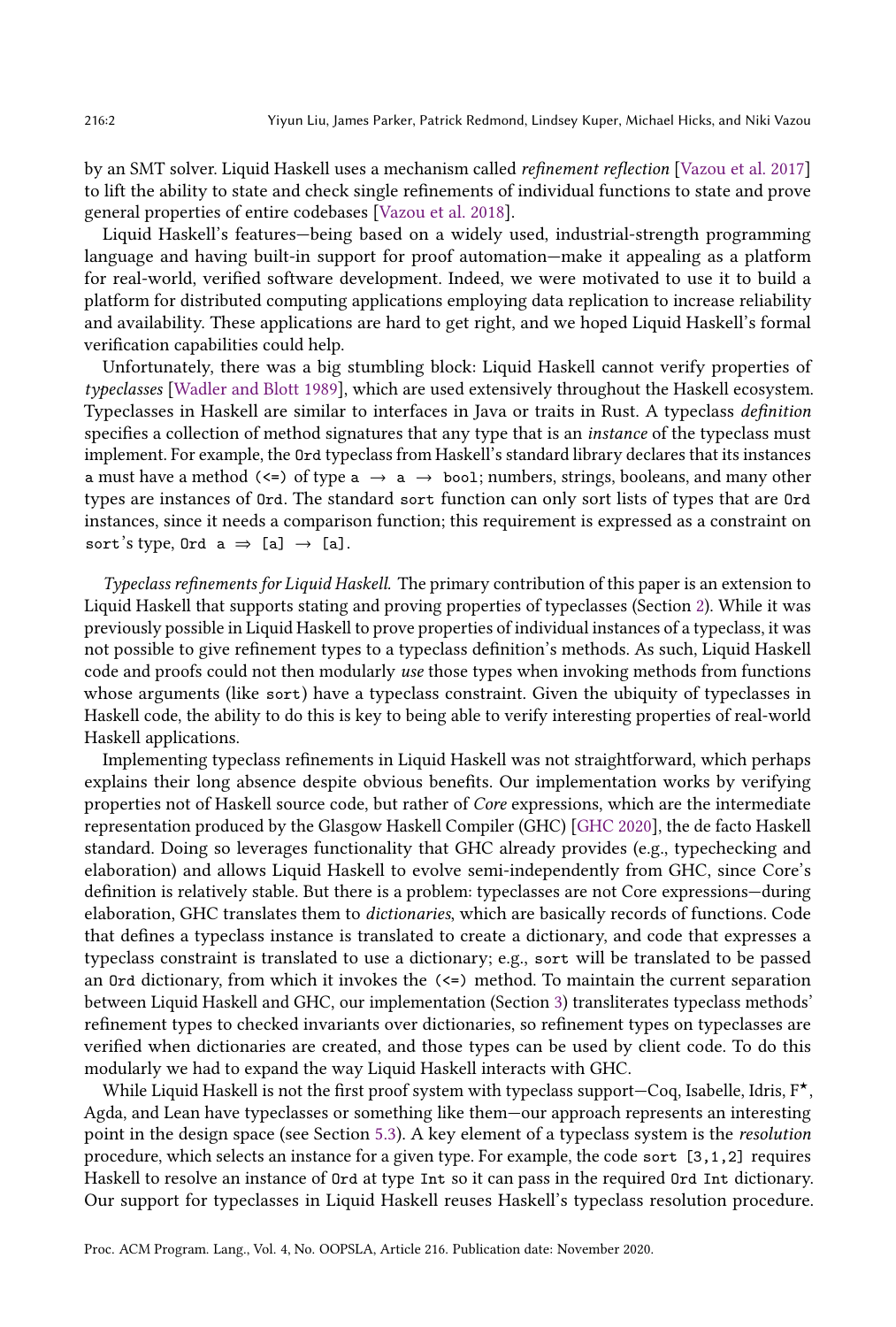This procedure is coherent by default [\[Bottu et al.](#page-27-2) [2019\]](#page-27-2), meaning that it always chooses the same typeclass instance for a given type (e.g., there cannot be two different implementations of Ord Int). The assumption of coherence can often be useful in proofs, especially when there are diamonds in the class inheritance graph. The above-listed languages do not ensure coherence, which can be awkward for the proof engineer; typeclass resolution may even fail to terminate. On the other hand, coherence is only the default in Haskell, not the rule: incoherent resolution (and overlapping instances) are sometimes useful, and enabled by pragma. As such, it would be unsound to axiomatize the assumption of coherence. Our implementation introduces a checked invariant during elaboration to express coherence, which Liquid Haskell proves automatically. This approach is novel and balances the extremes of accommodating full coherence or none. That said, reusing Haskell's resolution precludes different instances that refine the same base type,.g., an Ord instance for positive integers that is distinct from one for all integers. Fortunately, users can easily work around this limitation by defining instances on refined newtype wrappers, as is often done in Haskell anyway to avoid coherence problems (see Section [2.2\)](#page-5-0).

Case study: Verifying standard typeclass laws. As a simple test of the utility of typeclass refinements, we carried out a small case study: We used Liquid Haskell to verify that instances of standard Haskell typeclasses satisfy the expected typeclass laws (Section [2.3\)](#page-7-0). Significant prior work has focused on this application specifically, employing a variety of techniques, including random testing, term rewriting, contract verification, and conversion to Coq (see Section [5.2\)](#page-24-1). Liquid Haskell typeclass refinements offer a natural, general-purpose approach. In particular, laws can be expressed as refinements to methods of a subclass of the target typeclass, and proofs of them are carried out in a subclass of each implementation of that target typeclass. This approach permits proofs of existing Haskell code without requiring that code be directly modified or annotated. We demonstrate this for several standard typeclasses, including Semigroup , Monoid, Functor, Applicative , and Monad, proving 34 instantiations satisfy their laws, in all (Section [2.3\)](#page-7-0). Mostly, we find that the proofs are short (just a couple of lines), thanks to Liquid Haskell's SMT automation, and proof checking time is fast (typically a few seconds).

Case study: A platform for programming with verified replicated data types. Spurred by the success of this case study, we set out to build a platform for programming distributed applications based on replicated data types (RDTs) (Section [4\)](#page-15-0). Data replication is ubiquitous in distributed systems to guard against machine failures and keep data physically close to clients who need it, but it introduces the problem of keeping replicas consistent with one another in the face of network partitions and unpredictable message latency. RDTs [\[Shapiro et al.](#page-29-6) [2011b](#page-29-6)[,a;](#page-29-7) [Roh et al.](#page-28-2) [2011\]](#page-28-2) are data structures whose operations must satisfy certain mathematical properties that can be leveraged to ensure strong convergence [\[Shapiro et al.](#page-29-6) [2011b\]](#page-29-6), meaning that replicas are guaranteed to have equivalent state given that they have received and applied the same unordered set of update operations.

Liquid Haskell typeclasses provide a natural, modular, and elegant way to implement and verify RDTs. We define a typeclass VRDT with a refinement type that captures the necessary properties, and we use Liquid Haskell to prove that those properties hold for a several primitive instances. We also define several larger VRDT instances by modularly combining both the code and proofs of smaller ones. We state and prove, in Liquid Haskell, the strong convergence property that VRDT instances enjoy. Pleasantly, our approach generalizes and relaxes the typical assumption of causal message delivery. Our VRDT instances are sufficiently expressive that with them we were able to build a shared calendar event planner and a collaborative text editor. Each application is implemented using a few hundred lines of Haskell code (Section [4.7\)](#page-22-0).

Although there exists previous work on mechanized verification of many RDTs (Section [5.4\)](#page-25-0), ours are, we believe, the first immediately executable, mechanically verified implementations of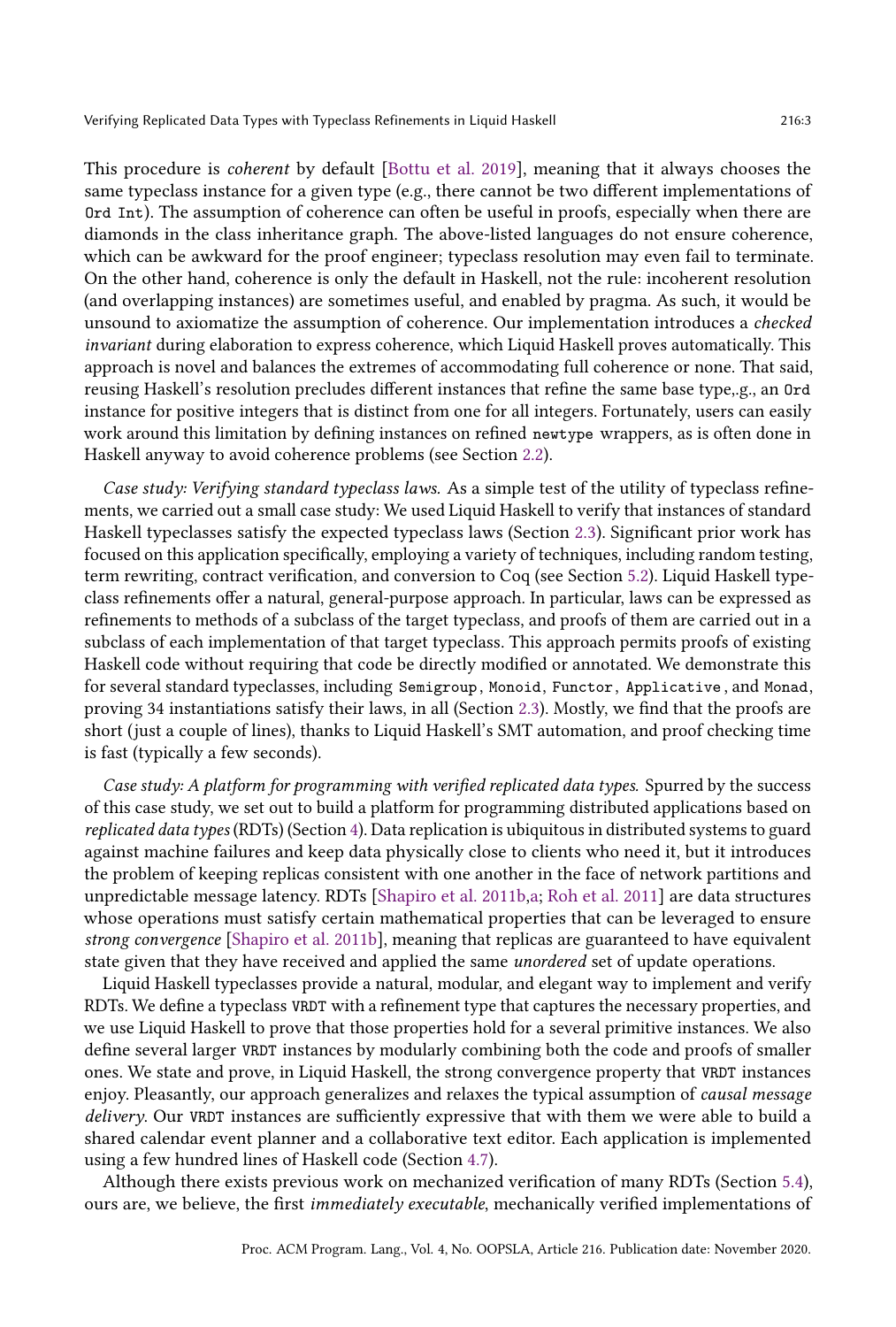multiset, two-phase map, and causal tree [\[Grishchenko 2010\]](#page-28-3) RDTs. Because Liquid Haskell is an extension of standard Haskell, our applications are real, running Haskell applications, but now using mechanically verified RDT implementations.

Contributions. In summary, this paper makes the following contributions:

- We present an extension to Liquid Haskell that supports stating and proving refinements of typeclass methods' types. The engineering of this extension is an interesting interaction between GHC and Liquid Haskell's core proof infrastructure, and our design sheds light on the interplay between coherent typeclass resolution and modular proofs (Sections [2](#page-3-0) and [3\)](#page-8-0).
- We use our extension to Liquid Haskell to modularly verify that 34 standard instances satisfy the laws of five widely-used Haskell typeclasses, the Semigroup , Monoid, Functor, Applicative , and Monad typeclasses (Section [2.3\)](#page-7-0).
- We further use our extension to Liquid Haskell to implement a platform for distributed applications based on verified replicated data types. We define a typeclass whose Liquid Haskell type captures the mathematical properties that must be true of RDTs, and we prove in Liquid Haskell that strong convergence holds if these properties are satisfied (Section [4\)](#page-15-0).
- We implement (and prove correct) several instances of our refined typeclass, including the first immediately executable, mechanically verified implementations of multiset, two-phase map, and causal tree [\[Grishchenko 2010\]](#page-28-3) RDTs (Section [4.2\)](#page-15-1). Using these verified RDT instances, $1$  we implement two realistic applications: a shared

calendar event planner and a collaborative text editor (Section [4.7\)](#page-22-0).

As of this writing, we have nearly completed merging our extension into the main Liquid Haskell implementation, at which point it will be freely available.

# <span id="page-3-0"></span>2 TYPECLASSES IN LIQUID HASKELL

This section begins with background on Liquid Haskell [\[Rondon et al.](#page-28-0) [2008;](#page-28-0) [Vazou et al.](#page-29-1) [2014\]](#page-29-1), which extends Haskell with refinement types (Section [2.1\)](#page-3-2). Then it presents our extension to Liquid Haskell, which permits annotating a typeclass definition's methods with refinement types, thus allowing a typeclass's clients to assume those richer types, while obligating a typeclass's instances to implement them (Section [2.2\)](#page-5-0). As a demonstration of the effectiveness of this approach, we verify that 34 instances of five standard typeclasses satisfy the expected laws (Section [2.3\)](#page-7-0).

### <span id="page-3-2"></span>2.1 Refinement Types and Liquid Haskell

A refinement type augments a base type T with a predicate  $\phi$  that restricts the set of valid values [\[Rushby et al.](#page-28-1) [1998;](#page-28-1) [Xi and Pfenning 1998;](#page-29-2) [Constable and Smith 1987\]](#page-27-0). In Liquid Haskell, a refinement type has the form {  $x:T \mid \phi$  }—the base type T is refined according to predicate  $\phi$ , which may refer to values of the base type via the variable x (if it appears free in  $\phi$ ). For example, a refinement type for positive integers would be {  $x:int \ x > 0$  }, i.e.,  $T = int$  and  $\phi = x > 0$ .

In Figure [1,](#page-4-0) the function head uses this kind of refinement on the type of its input list xs, stating the precondition that the list's length be positive. This refinement thus prevents calling head with an empty list, thus precluding the exception that could otherwise result.

Also in the figure we see code for Haskell's standard list append operator, (++), which uses a refinement to state a postcondition. The (standard) code states that appending an empty list [] with a list ys yields ys (line 2), while appending a non-empty list (with a head element x and a tail xs) with a list ys is the result of cons'ing x to the front of xs appended to ys (line 3). The refinement type states that the output list's length is equal to the sum of the lengths of the input

<span id="page-3-1"></span><sup>1</sup>https://github.com/jprider63/vrdt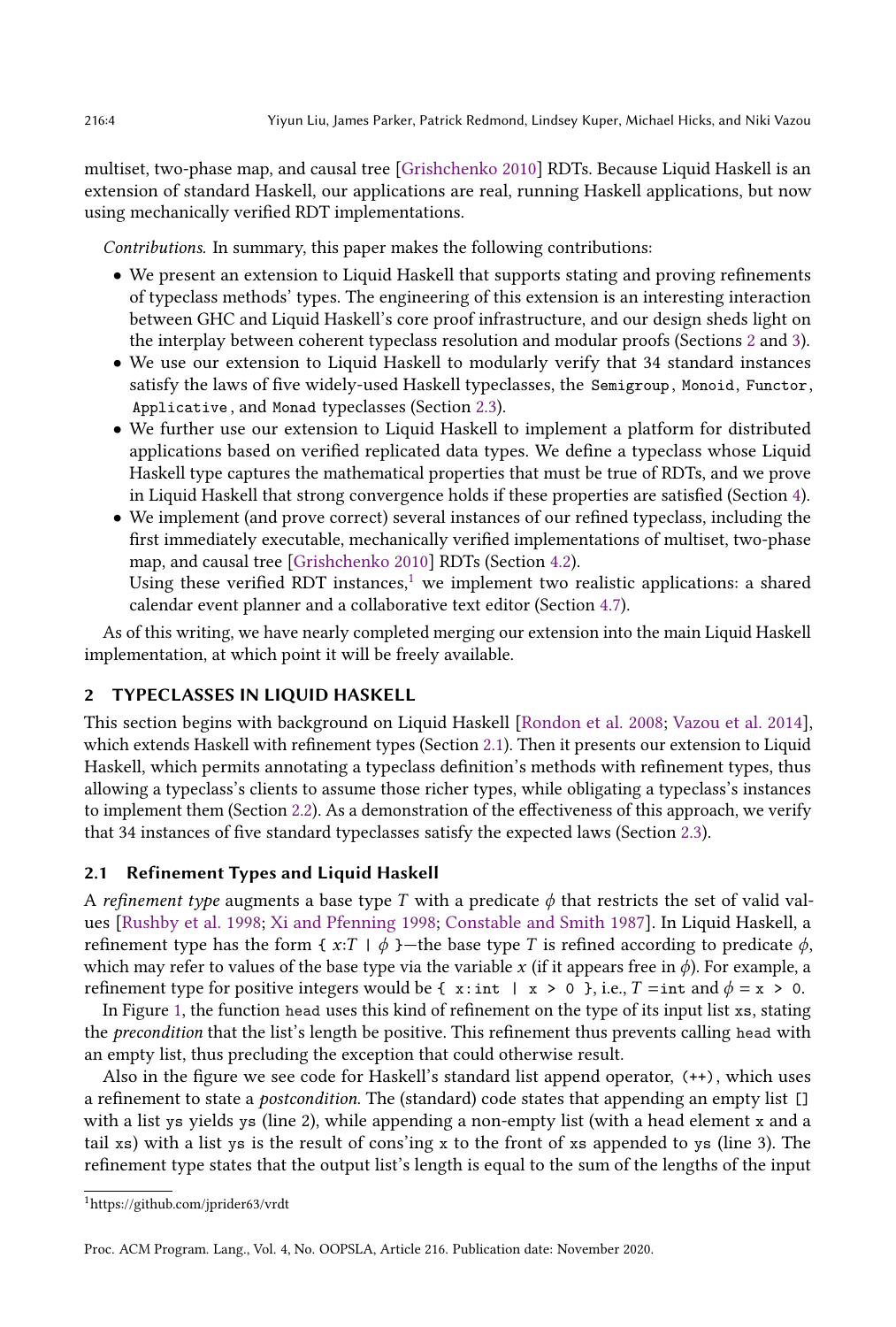```
head :: \{xs:[a] \mid \text{length xs > 0}\} \rightarrow a
head (h:-) = h(++) :: xs:[a] \rightarrow ys:[a] \rightarrow \{ v:[a] \mid length v == length xs + length ys \}[] ++ ys = ys
(x:xs) ++ ys = x:(xs + ys)lAssoc :: x:[a] → y:[a] → z:[a] → { x ++ (y ++ z) == (x ++ y) ++ z }
1Assoc [] _ _ = ()
lAssoc (\_x) y z = lAssoc x y z
```
Fig. 1. Haskell's list head and append (++) functions augmented with refinement types to capture pre- and post-conditions; and lAssoc, a statement and proof that append is associative.

lists. The refinement type predicate is able to refer to the function's inputs via names xs and ys, which annotate the parameters' types. Liquid Haskell proves that postconditions such the one on (++) hold by generating appropriate verification conditions from the code and delegating to an SMT solver (in particular, Z3 [De Moura and Bjørner 2008]); we say more on this below.

In the refinement types of head and (++), length refers to the Haskell length function on lists. Such references to normal language terms are lifted into the refinement logic through a process called refinement reflection [\[Vazou et al.](#page-29-3) [2017\]](#page-29-3). Refinement reflection uses the definitions of Haskell's functions to generate singleton refinement types that precisely describe the result of the function. To ensure soundness of type checking, only provably terminating functions can be reflected.

Refinement reflection makes it possible to write and mechanically verify proofs of independent, general properties, e.g., involving many functions and not just a single one. These are called extrinsic properties, as they are written externally to any particular function's definition, as opposed to intrinsic properties like the ones on head and (++). For example, lAssoc in Figure [1](#page-4-0) is an extrinsic property (and proof) that append is associative. The property is the type, which states that for all lists x, y, z we have that  $x + (y + z)$  equals  $(x + y) + z$ . Note that the postcondition of lAssoc is equivalent to { v:unit | x ++ (y ++ z) == (x ++ y) ++ z }-the v:unit part is dropped since there is no need to name the result, which is not mentioned in the predicate.

Proofs of extrinsic properties are themselves Liquid Haskell definitions whose type is the desired property. The proof in our example is the body of lAssoc, which expresses that the property holds by induction—the base case is for  $[]$  and the recursive case is for  $(.:x)$  y z. In the base case, there is nothing specific the programmer has to write other than (), the "return type" of the property. For the recursive case, the inductive argument occurs by referring to the property on the strictly smaller input x y z (rather than  $(\_x)$  y z). This proof follows a standard formula [\[Vazou et al.](#page-29-4) [2018\]](#page-29-4) in which the handwritten part shown here provides the structure, and the proof details are filled in using a combination of Proof by Logical Evaluation (PLE) [\[Vazou et al.](#page-29-3) [2017;](#page-29-3) [Leino and](#page-28-4) [Pit-Claudel 2016\]](#page-28-4) to automate function unfolding, and SMT solving, which automates reasoning over specific theories (e.g., equality and linear arithmetic). Both strategies preserve decidable type checking. Such automation helps make it possible to write substantial proofs in Liquid Haskell, as previously demonstrated with a proof of noninterference for the LWeb system [\[Parker et al.](#page-28-5) [2019\]](#page-28-5). Proofs can also be done by hand, as needed/desired [\[Vazou et al. 2018\]](#page-29-4).

Liquid Haskell's implementation is simplified by making use of GHC, the Glasgow Haskell Compiler [\[GHC 2020\]](#page-27-1), to partially evaluate programs. Liquid Haskell first parses refinement types, which are written in the comments of normal Haskell code. Then it passes the Haskell code to GHC, and gets back the code as Core, which is GHC's intermediate language. Liquid Haskell lifts the Core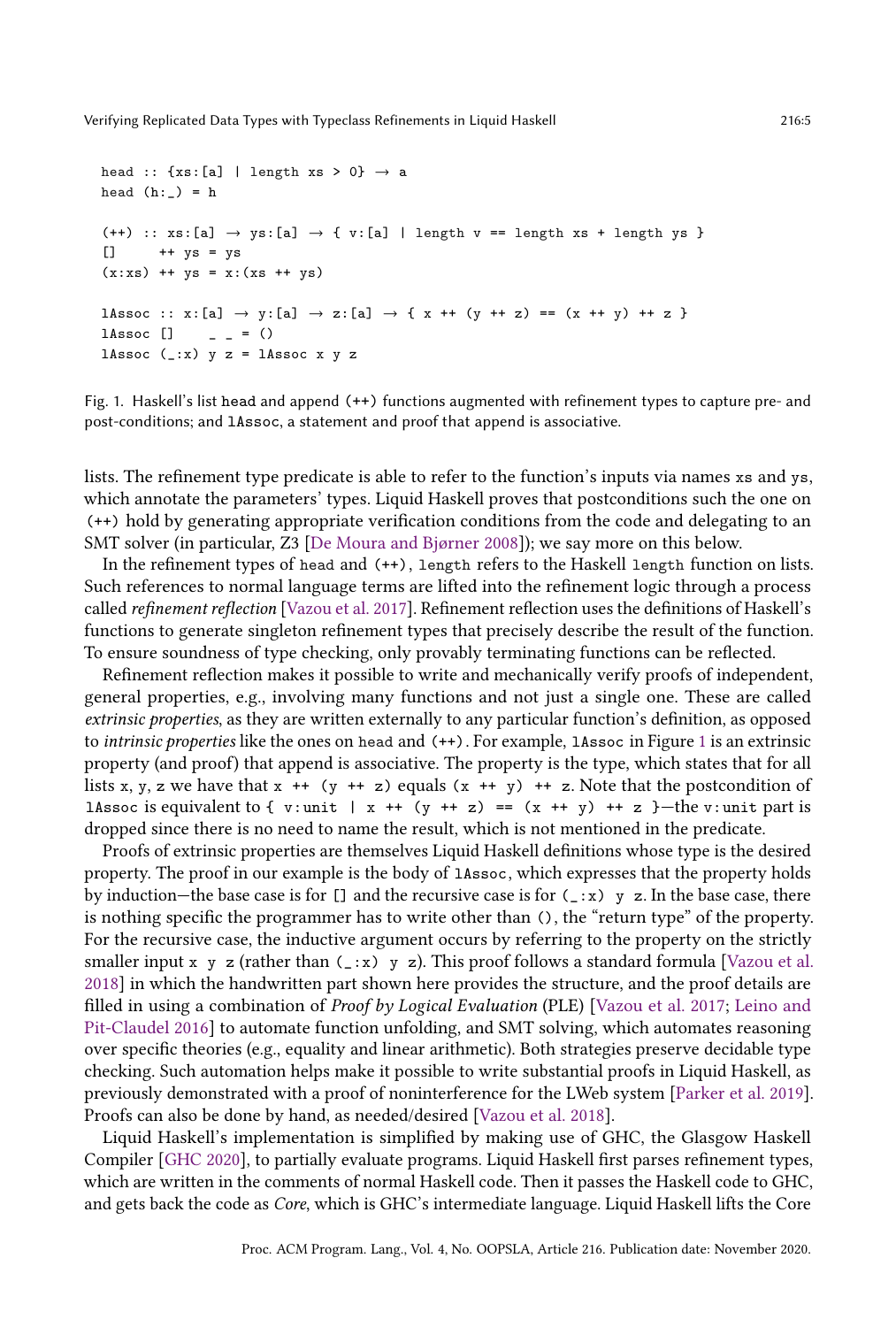```
class Semigroup a where
  (\langle \rangle) :: a \rightarrow a \rightarrow ainstance Semigroup [a] where
  (\langle \rangle = (+))class Semigroup a \Rightarrow VSemigroup a where
                                                   lawAssociativity :: x:a \rightarrow y:a \rightarrow z:a \rightarrow\{x \Leftrightarrow (y \Leftrightarrow z) == (x \Leftrightarrow y) \Leftrightarrow z\}instance Semigroup [a] \Rightarrow VSemigroup [a] where
                                                   lawAssociativity = lAssoc
(a) Standard Semigroup typeclass and
the list instance of it
                                                 (b) VSemigroup extends Semigroup with an associativity law,
                                                 which its list instance satisfies via lAssoc
```
Fig. 2. Typeclasses with Refinement Types

output into the refinement logic using refinement reflection. Finally, it converts the refinement types and corresponding Core output into SMT-LIB2 queries [\[Barrett et al.](#page-27-4) [2010\]](#page-27-4) which can automatically be verified by Z3. If any queries are invalid, Liquid Haskell reports an error message.

# <span id="page-5-0"></span>2.2 Refinement Types for Typeclasses

We have extended Liquid Haskell to allow typeclass methods to be annotated with refinement types. Doing so allows a developer to state properties that a typeclass's methods should always satisfy. Clients of that typeclass can thus assume those properties in their own proofs. Of course, implementors of the typeclass's instances must prove the properties hold for their instance.

Laws as Refinement Types. We illustrate the utility of our extension by showing how standard typeclass laws can be encoded as refinement types. Laws are properties that clients of a typeclass generally assume, and that implementors of a typeclass are supposed to ensure. Of course, without something like our extension, there is no guarantee that they do so.

Figure  $2(a)$  $2(a)$  shows the Semigroup typeclass, which defines a type a that is equipped with a single operator <>. One particular implementation of this typeclass for lists ([a]) is also shown, where <> corresponds to the List append operator. A key law of semigroups is that the <> operator is associative. Clients of Semigroup may assume this law holds of any instance they are given; they may break if it does not. Fortunately, as we proved in the previous subsection, List append is associative, so the List instance of Semigroup satisfies the law. How can we show this?

We extend the syntax of typeclasses to allow for refinement types on method declarations. Below is a version of Semigroup extended to capture the associativity typeclass law as a refinement type.

```
class VSemigroup a where
  (\langle \rangle) :: a \rightarrow a \rightarrow alawAssociativity :: x:a \rightarrow y:a \rightarrow z:a \rightarrow {x <> (y <> z) == (x <> y) <> z}
```
VSemigroup matches the definition of Semigroup from Figure [2\(](#page-5-1)a) but adds typeclass method lawAssociativity , which (extrinsically) defines the associativity property. All VSemigroup instances are now required to define lawAssociativity and provide an explicit associativity proof. The lower portion of Figure [2\(](#page-5-1)b) implements the list instance of VSemigroup by extending Semigroup list instance and providing the associativity proof lAssoc from Section [2.1.](#page-3-2)

Using the Laws, Modularly. By allowing refinement types on typeclass definitions, we extend the modularity benefits of typeclasses from code to proofs. In particular, clients of a refined typeclass can take advantage of its stated refinement types when conducting their own proofs. For example, below we express and prove an extrinsic property that extends associativity to four elements.

assoc2 :: VSemigroup  $a \Rightarrow x : a \rightarrow y : a \rightarrow z : a \rightarrow w : a$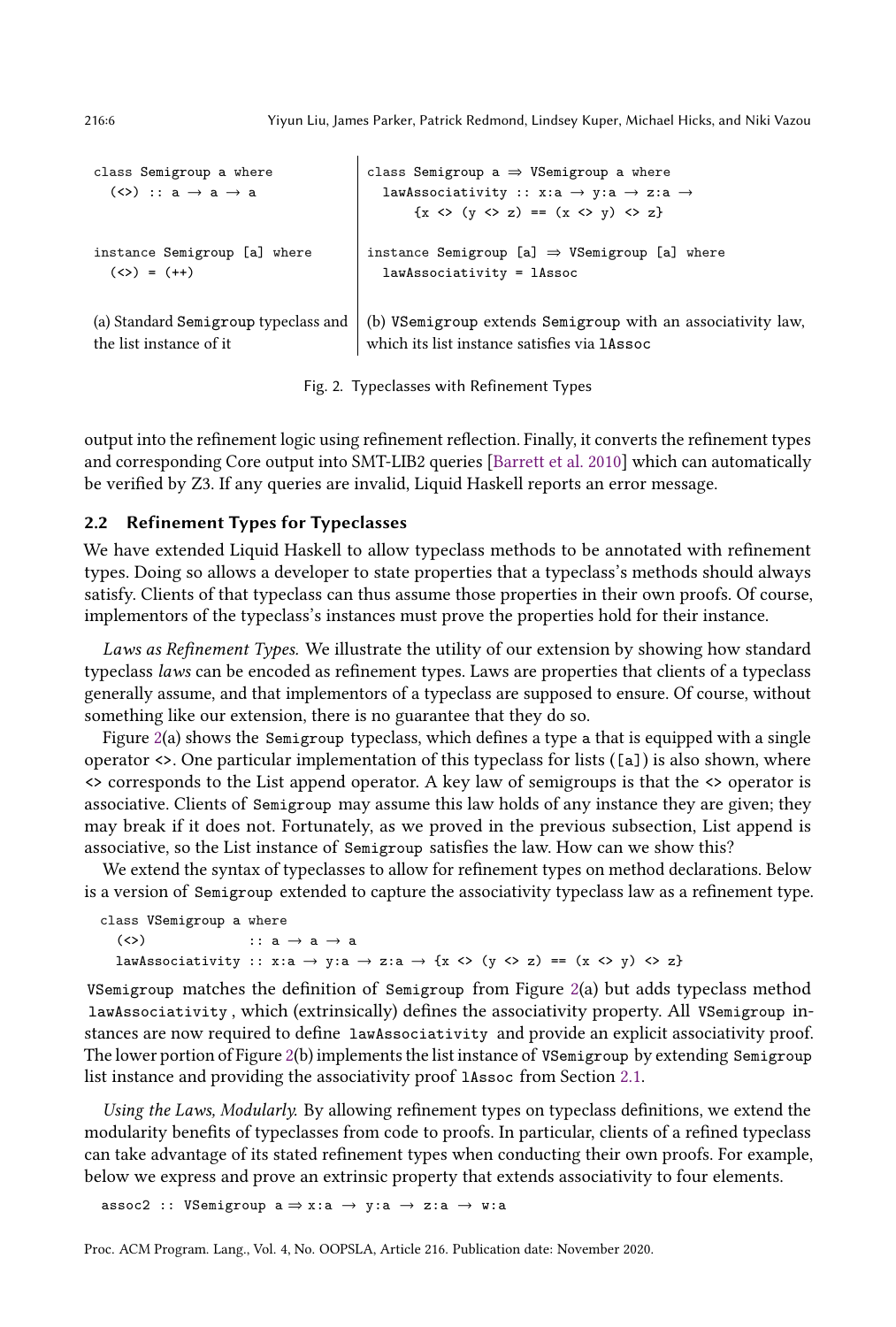```
\rightarrow { x <> (y <> (z <> w)) == ((x <> y) <> z) <> w }
assoc2 x y z w = lawAssociativity x y (z \leftrightarrow w)`const` lawAssociativity (x <> y) z w
```
The proof is a consequence of lawAssociativity , which is applied twice, combined with Haskell's constant function. The proof is carried out once, independent of any VSemigroup instance, but the property holds for all of them.

The code of our VRDT case study (Section [4\)](#page-15-0) is set up similarly. We define a VRDT typeclass with operations on data that enjoy particular properties. Relying on these properties, we can prove strong convergence of all VRDTs; this property essentially states that two replicas that start in the same state will end up in the same state if they apply the same operations, in any order.

Refinements in Subclasses. For improved modularity, our extension allows typeclass method refinements to refer to superclass methods. For example, another way to write VSemigroup is shown at the top of Figure [2\(](#page-5-1)b), which literally extends Semigroup with the added method. Defining properties in subclasses is particularly useful when not wanting to modify typeclasses in other packages (including those in normal, not Liquid, Haskell). It can also be useful when not wanting to necessarily require implementations to prove all possible properties; different subsets of properties of interest can be defined in different subclasses.

Haskell typeclasses can have multiple superclasses, which allows defining a typeclass containing properties of data structures that implement multiple typeclasses. For example, consider the Monoid typeclass, which extends Semigroup to also include the mempty identity element. Since a particular data structure (like a list) can implement both typeclasses, we could define the verified typeclass VMonoid that extends VSemigroup and Monoid with two laws.

```
class (VSemigroup a, Monoid a) \Rightarrow VMonoid a where
  lawEmpty :: x: a \rightarrow \{ x \Leftrightarrow \text{memory} == x \&\& \text{memory} \Leftrightarrow x == x \}lawMconcat :: xs:[a] \rightarrow { mconcat xs == foldr (<>) mempty xs }
```
That mempty is an identity for  $\langle \rangle$  is encoded in the lawEmpty method; it refers to  $\langle \rangle$ , which is defined in the VSemigroup parent typeclass. The law lawMconcat guarantees that mconcat, defined by Monoid, is equivalent to folding over a non-empty list with (<>).

We can also define verified components from other verified components, where proofs of the former's properties can depend on properties that hold of the latter. For example, in our VRDT case study, we define a VRDT TwoPMap in terms of any other VRDT; here is the beginning of the instance definition:

```
instance (Ord k, VRDT v) \Rightarrow VRDT (TwoPMap k v) where ...
```
The proofs of TwoPMap k v's properties make use of the properties that hold for Ord k and VRDT v.

Coherent Typeclass Resolution and Refined Instances. There is an interesting twist in our VMonoid example. As mentioned, Monoid extends Semigroup ; as such, proofs of properties in VMonoid may wish to assume that the VSemigroup instance resolved for VMonoid has the same parent superclass as that of the resolved Monoid instance. Indeed, this assumption is critical for the given properties: we require that the <> operator in both Monoid and VSemigroup to be literally the same function.

Our implementation reuses Haskell's existing typeclass resolution procedure, which is useful from an engineering perspective, and has two consequences. First, and importantly for the above example, Haskell typeclass resolution is coherent by default, but not as a rule. That resolution is coherent means that there is only one possible typeclass instance for a particular base type, e.g., Semigroup [a] will always resolve to the same instance definition. Coherence is handy for addressing the above "diamond problem" [\[Stroustrup 1989\]](#page-29-8). That said, programmers may override coherence via pragma. While doing so is rare, the possibility means that axiomatizing an assumption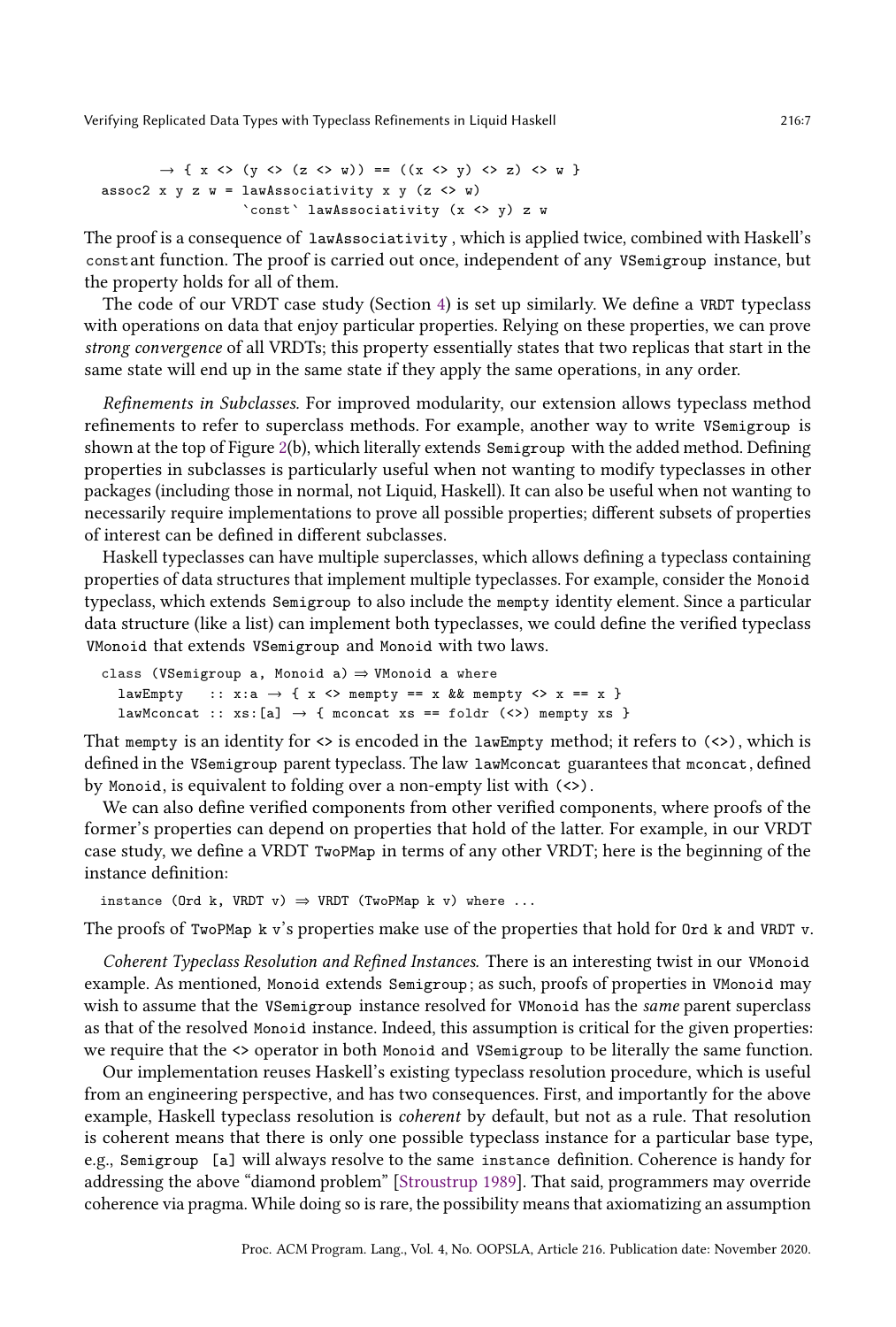of coherence would be unsound. Our implementation therefore introduces a checked invariant on an elaborated dictionary when coherence could be consequential, i.e., because the class in question has multiple parent superclasses that should have a common ancestor. Liquid Haskell then automatically proves this invariant after resolution has taken place. We give more details about how this works in Section [3.3.](#page-12-0)

The second consequence of reusing Haskell's resolution procedure is that we cannot directly support instances on refined types, only base types. For example, we cannot have distinct semigroup instances for positive and negative numbers, i.e., instance VSemigroup { v:Int |  $0 < v$  } and instance VSemigroup {  $v: Int$  |  $v < 0$  }.

Fortunately, there is an easy workaround: users can define instances on refined newtype wrappers; newtype is already commonly used in Haskell to offer an alternative instance implementation while maintaining coherence. So, for example, a user could define:

```
newtype Pos = Pos {getPos :: {v:Int | v > 0}}
newtype Neg = Neg {getNeg :: {v:Int | v < 0}}
```
Now we can define the VSemigroup instances without any additional refinements, as follows:

```
instance VSemigroup Pos where
 lawAssociativity x y z = ()
 mappend (Pos x) (Pos y) = Pos (x + y)instance VSemigroup Neg where
 lawAssociativity x y z = ()
 mappend (Neg x) (Neg y) = Neg (x + y)
```
### <span id="page-7-0"></span>2.3 Verifying Laws of Standard Typeclass Instances

Before getting into the details of how we implemented typeclass refinements (in the next section) we present a case study demonstrating that the pattern we have shown for stating and verifying the laws of standard typeclass instances works well.

In our case study, we considered five standard typeclasses: Semigroup , Monoid, Functor, Monad, and Applicative . Then we defined subclasses ( VSemigroup , VMonoid, etc.) that contain the parent's expected typeclass laws. We have shown the definitions of VMonoid and VSemigroup already; Functor, Monad, and Applicative are shown in Figure [3](#page-8-1) with their refined subclasses. We defined and verified instances of the above typeclasses for the All, Any, Dual, Endo, Identity, List, Maybe, Peano, Either, Const, State, Reader, and Succs datatypes. Because datatypes are instances of multiple subclasses, we performed 34 instance-verifications in total.

This effort was quite manageable. Table [1](#page-9-0) tabulates the results, indicating the instance type in the first column, and the typeclasses it implements in the second. For each implementation we tabulate the lines of proof required to verify the stated laws. We also report the average (and standard deviation) of the time (in seconds) it took Liquid Haskell to verify each module.<sup>[2](#page-7-1)</sup>

For many of the proofs, Liquid Haskell is able to automatically verify the typeclass properties using PLE (Proof by Logical Evaluation) [\[Vazou et al.](#page-29-3) [2017;](#page-29-3) [Leino and Pit-Claudel 2016\]](#page-28-4). As such, most of the proofs are a couple of lines of code. In general, PLE reduces manual effort but increases verification time, but for most modules the proofs are checked within just a few seconds. There are some exceptions-the List, Reader, and Succs Applicative instances are more involved as they require the user to manually specify certain lemmas.

<span id="page-7-1"></span> ${}^{2}$ Experiments were run with five trials. All experiments in this paper were run on a machine with an Intel Xeon CPU with 64GB of RAM, running Ubuntu 16.04 with Z3 version 4.8.8.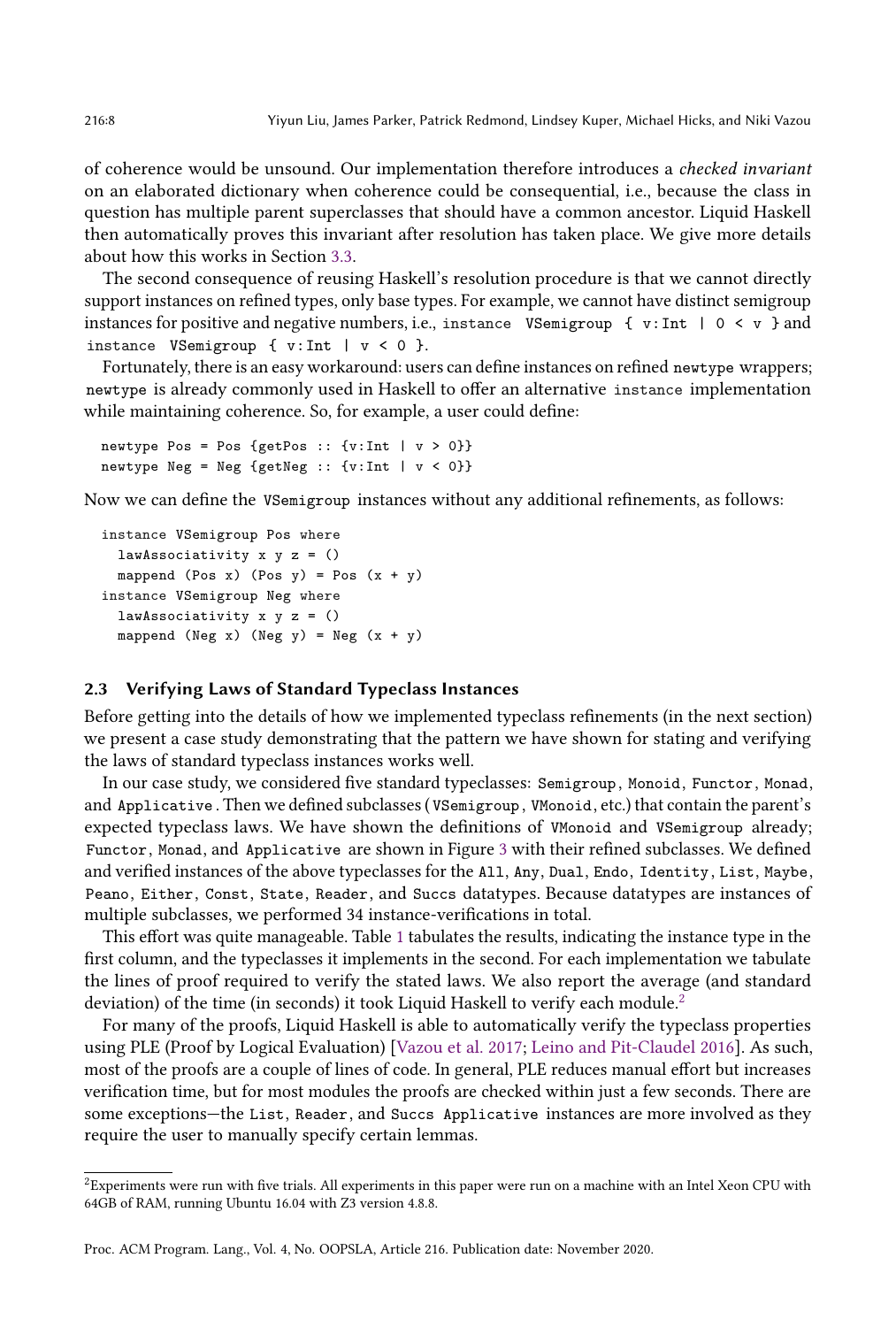```
class Functor f where
  fmap :: (a \rightarrow b) \rightarrow f a \rightarrow f b(\langle \$) :: a \rightarrow f b \rightarrow f aclass Functor m \Rightarrow VFunctor m where
  lawFunctorId :: x:m a \rightarrow {fmap id x = id x}
  lawFunctorComposition :: f:(b \rightarrow c) \rightarrow g:(a \rightarrow b) \rightarrow x:m a
                                     \rightarrow {fmap (f . g) x = (fmap f . fmap g) x}
class Functor f \Rightarrow Applicative f where
  pure :: a \rightarrow f a(\langle * \rangle) :: f (a \rightarrow b) \rightarrow f a \rightarrow f bliftA2 :: (a \rightarrow b \rightarrow c) \rightarrow f a \rightarrow f b \rightarrow f c(*>) :: f a \rightarrow f b \rightarrow f b
  (\langle * \rangle :: f a \rightarrow f b \rightarrow f aclass (VFunctor f, Applicative f) \Rightarrow VApplicative f where
  lawApplicativeId :: v:f a \rightarrow {pure id \iff v = v}
  lawApplicativeComposition :: u:f (b \rightarrow c) \rightarrow v:f (a \rightarrow b) \rightarrow w:f a
                                           \rightarrow {pure (.) <*> u <*> v <*> w = u <*> v <*> w}
  lawApplicativeHomomorphism :: g:(a \rightarrow b) \rightarrow x:a \rightarrow \{px:f a \mid px = pure x\}\rightarrow {pure g \langle * \rangle px = pure (g x)}
  lawApplicativeInterchange :: u:f (a \rightarrow b) \rightarrow y:a
                                           \rightarrow {u <*> pure y = pure ($ y) <*> u}
class Applicative m \Rightarrow Monad m where
   (>>=) :: m a \rightarrow (a \rightarrow m b) \rightarrow m b
   (\gg) :: m a \rightarrow m b \rightarrow m b
  return :: forall a. a \rightarrow m a
class (VApplicative m, Monad m) \Rightarrow VMonad m where
  lawMonad1 :: x: a \rightarrow f: (a \rightarrow m b) \rightarrow \{f \ x = return \ x \ \geq f\}lawMonad2 :: m:m a \rightarrow {m >>= return = m }
  lawMonad3 :: m:m a \rightarrow f:(a \rightarrow m b) \rightarrow g:(b \rightarrow m c)
                  \rightarrow \texttt{\{h:}(y: a \rightarrow \{v: m \texttt{ c } \mid \texttt{ v = f } y \texttt{ \texttt{ >= g}\texttt{\}}) \mid True\}}\rightarrow {(m >>= f) >>= g = m >>= h}
  lawMonadReturn :: x:a \rightarrow y:m a \rightarrow {(y = pure x) \Leftrightarrow (y = return x)}
```
Fig. 3. Typeclass definitions for Functor, Applicative, and Monad and their associated laws.

In sum, this case study shows that typeclass refinements constitute a natural and modular approach to stating typeclass laws and proving that they are satisfied by their instances. Section [4](#page-15-0) presents further evidence, in the form of our VRDT case study, of the utility of typeclass refinements.

### <span id="page-8-0"></span>3 IMPLEMENTING TYPECLASS REFINEMENTS

Now we turn to the question of how we extended Liquid Haskell to implement typeclass refinements.

Liquid Haskell statically verifies Haskell programs by analyzing Core expressions. Core is a small, explicitly-typed variant of System F generated during compilation by GHC, the Glasgow Haskell Compiler. Liquid Haskell can thus ignore many of Haskell's myriad source-level constructs, and focus on a smaller language. This implementation approach is also useful for managing Liquid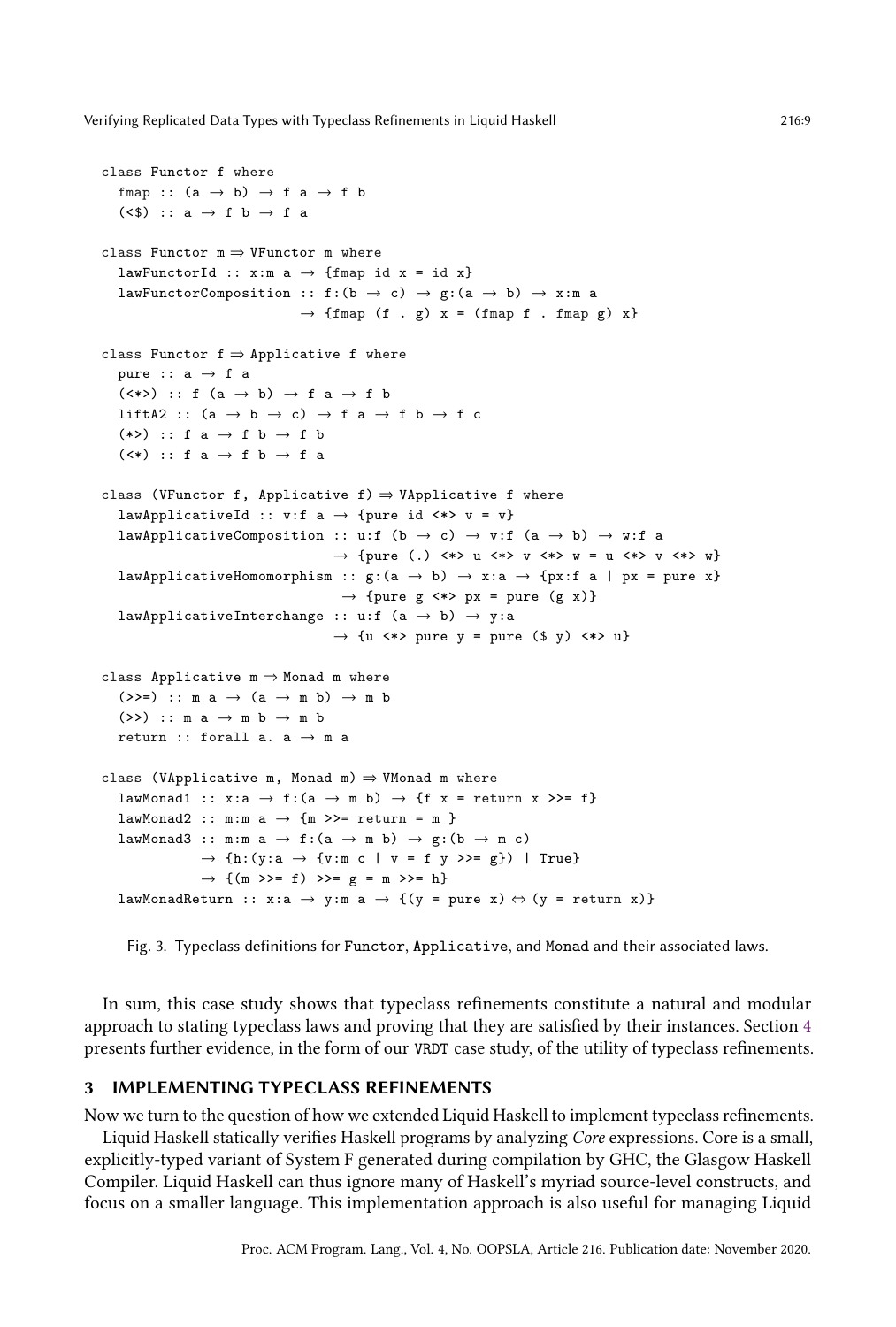| Type     | <b>Typeclass</b> | # Lines<br>Proof | Verif. Time<br>(Std. dev.) | <b>Type</b> | <b>Typeclass</b> | # Lines<br>Proof | Verif. Time<br>(Std. dev.) |
|----------|------------------|------------------|----------------------------|-------------|------------------|------------------|----------------------------|
| All      | Semigroup        | 2                | 1.555(0.133)               | Maybe       | Semigroup        | 3                | 4.360(0.500)               |
|          | Monoid           | 2                |                            |             | Monoid           | 3                |                            |
| Any      | Semigroup        | 2                | 1.129(0.112)               |             | Functor          | 3                | 3.961 (0.428)              |
|          | Monoid           | 2                |                            |             | Applicative      | 8                |                            |
| Dual     | Semigroup        | 2                | 1.522(0.254)               |             | Monad            | 6                |                            |
|          | Monoid           | 2                |                            | Peano       | Semigroup        | 3                | 1.236(0.157)               |
| Endo     | Semigroup        | 2                | 1.326(0.191)               |             | Monoid           | 3                |                            |
|          | Monoid           | 2                |                            | Either      | Functor          | 3                | 4.672 (0.538)              |
| Identity | Semigroup        | 2                | 1.534(0.186)               |             | Applicative      | 8                |                            |
|          | Monoid           | 2                |                            |             | Monad            | 6                |                            |
|          | Functor          | $\overline{c}$   | 2.727 (0.274)              | Const       | Functor          | $\overline{c}$   | 0.530(0.077)               |
|          | Applicative      | 4                |                            | State       | Functor          | 12               | 1.182(0.118)               |
|          | Monad            | 4                |                            | Reader      | Functor          | 11               | 2.997 (0.347)              |
| List     | Semigroup        | 3                | 1.436(0.148)               |             | Applicative      | 21               |                            |
|          | Monoid           | 3                |                            | Succs       | Functor          | 2                | 6.390(0.649)               |
|          | Functor          | 4                | 8.117 (0.380)              |             | Applicative      | 18               |                            |
|          | Applicative      | 25               |                            |             |                  |                  |                            |
|          | Monad            | 10               |                            |             |                  |                  |                            |

<span id="page-9-0"></span>Table 1. Total lines of proofs for each typeclass instance and the average verification time in seconds. Each reported time covers the laws on its row and those on the following rows up to the next reported time.

Haskell as an independent codebase. Even as Haskell is actively modified with new or improved features, Liquid Haskell needs no modification because those features are translated to Core.

The challenge with implementing typeclass refinements is that GHC removes typeclasses entirely during the translation to Core; each typeclass is replaced with a *dictionary* of its various operations. Thus, our extension to Liquid Haskell needs a way to connect the refinements the programmer writes on typeclass methods with the translated Core that comes back from GHC, and it needs to do so in a way that is robust to (at least some) future changes in GHC's elaboration. This section explains how we do this by delegating as much work as possible to GHC. We also explain how we model the fact that typeclass elaboration is coherent by default, to simplify user proofs.

# <span id="page-9-1"></span>3.1 GHC Typeclass Elaboration

Haskell compilers, including GHC, translate typeclass definitions and instances to datatypes known as dictionaries [\[Sulzmann et al.](#page-29-9) [2007\]](#page-29-9). As an example, the Semigroup typeclass definition from Figure  $2(a)$  $2(a)$  is translated to a dictionary as the following datatype, Semigroup (simplified for clarity).

data Semigroup a = CSemigroup {  $(\langle \rangle)$  :: a  $\rightarrow$  a  $\rightarrow$  a }

The datatype Semigroup a has a single constructor CSemigroup and one field for the <> method. In general, one field is defined for each typeclass method.

Typeclass instances are translated into dictionary values. For example, the list Semigroup instance from Figure [2\(](#page-5-1)a) generates a Semigroup [a] dictionary, which GHC names \$fSemigroup [].

```
$fSemigroup[] :: Semigroup [a]
$fSemigroup[] = CSemigroup ($c<>[])
$c <> [] = (++)
```
The dictionary's field is the list append method (++), which is assigned to the generated variable \$c <>[]. (Both the dictionary and field variables are prefixed with \$ to indicate they are internal variable names, and posfixed with [] to indicate the list instance.)

Proc. ACM Program. Lang., Vol. 4, No. OOPSLA, Article 216. Publication date: November 2020.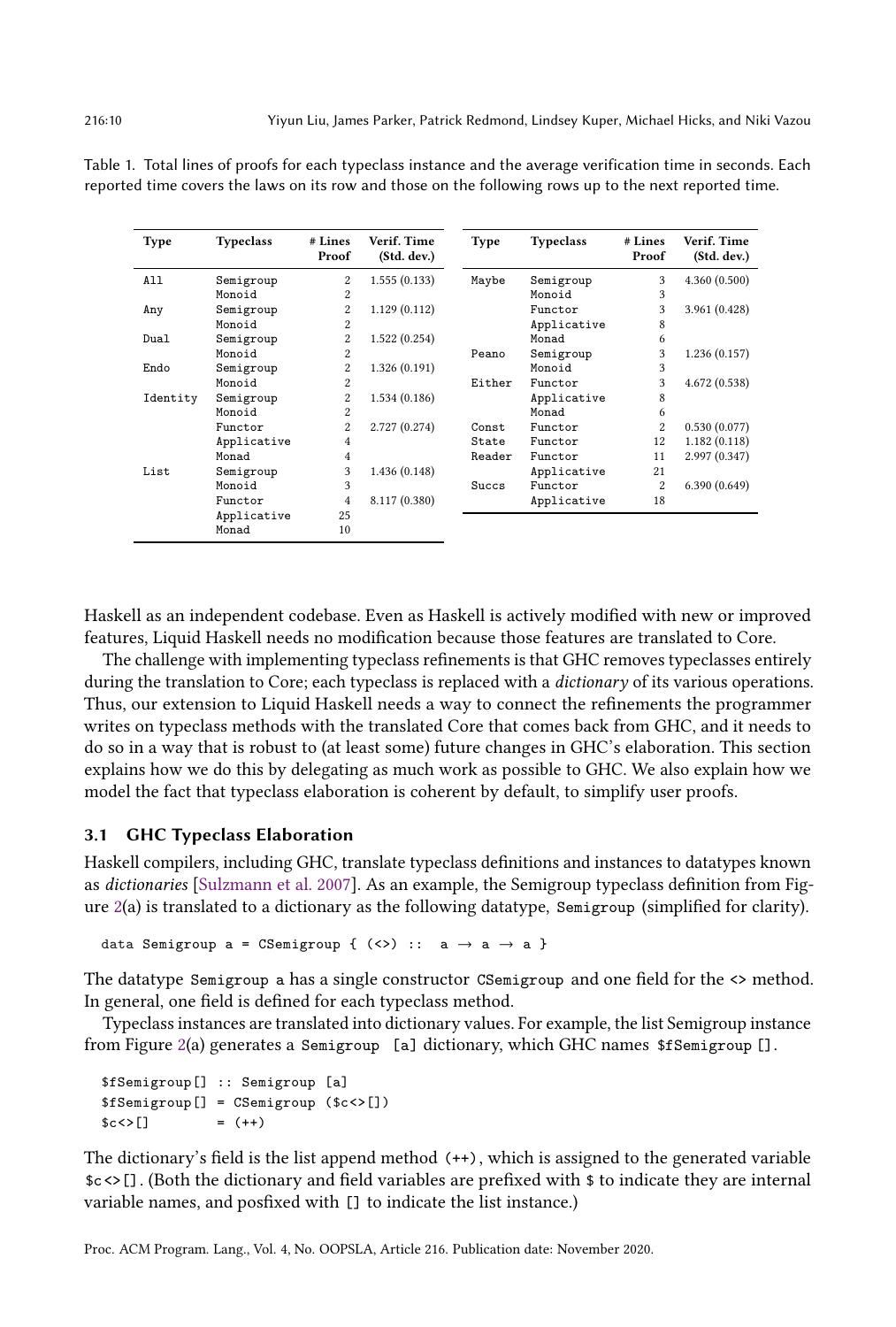Elaboration. The translated dictionaries are inserted after each method call via a process known as elaboration. For example, the Haskell code  $x \leftrightarrow y$  that appends two list variables  $x, y ::$ [a] is elaborated to  $(\langle \rangle)$  \$fSemigroup [] x y, where now  $(\langle \rangle)$  is the record selector of the Semigroup data type. Functions that explicitly mention the Semigroup a constraint, as in f below, are elaborated to take an explicit dictionary argument; f elaborates to fElab, on the right.

```
f :: Semigroup a \Rightarrow a \rightarrow a \rightarrow a fElab :: Semigroup a \rightarrow a \rightarrow af x \ y = x \Leftrightarrow y fElab d x \ y = (\Leftrightarrow) d x \ y
```
Subclass Encoding and Coherence. In Core, subclass dictionaries store references to parent dictionaries as fields. For example, the dictionary of the VMonoid typeclass from Section [2.2](#page-5-0) has four fields, two for the class methods and two for the superclass dictionaries:

```
data VMonoid a = CVMonoid {
   p1VMVSemigroup :: VSemigroup a
  , p2VMMonoid :: Monoid a
  , lawEmpty :: a \rightarrow (), lawMconcat :: [a] \rightarrow ()}
```
Interestingly, Semigroup is a superclass of both Monoid and VSemigroup , which leads to the "diamond problem." When the user writes  $x \leftrightarrow y$ , it is unclear if GHC's elaboration will access (<>) via the Monoid or via the VSemigroup field. That is, GHC can elaborate the coherence code below to either coherenceElab1 or coherenceElab2 .

```
coherence :: VMonoid a \Rightarrow a \rightarrow a \rightarrow acoherence x \ y = x \Leftrightarrow ycoherenceElab1, coherenceElab2 :: VMonoid a \rightarrow a \rightarrow a \rightarrow a
coherenceElab1 d x y = (\langle \rangle) (p1VSSemigroup (p1VMVSemigroup d)) x y
coherenceElab2 d x y = \langle \langle \rangle \rangle (p1MSemigroup (p2VMMonoid d)) x y
```
Here, p1VSSemigroup and p1MSemigroup access the semigroup dictionary from the VSemigroup and Monoid, respectively. Such nondeterminism of elaboration could lead to problems, as the runtime semantics of coherence could change with GHC's elaboration decision. Fortunately, by default GHC's elaboration is coherent [\[Bottu et al.](#page-27-2) [2019\]](#page-27-2), meaning that the dictionary for each typeclass instance at a given type is unique; as such, we know that the Semigroup dictionary is the same irrespective of how it is accessed, i.e., ( p1VSSemigroup . p1VMVSemigroup ) = ( p1MSemigroup . p2VMMonoid ). Such an equality may be needed in a proof, so our implementation reflects it (in a safe manner) in the proof state, as discussed in Section [3.3.](#page-12-0)

### 3.2 Interaction with GHC

Now we explain how we modified Liquid Haskell's interaction with GHC so that we can verify typeclass refinements.

Refinements are ported to Dictionaries. The core intuition of typeclass verification is that refinements on typeclasses should be turned into refinements on the respective GHC-translated dictionaries. For example, the dictionary for the VSemigroup refined typeclass of Figure [2\(](#page-5-1)b) should be refined to carry the associativity proof obligation (as a normal refinement):

```
data VSemigroup a = CSemigroup {
  p1VSSemigroup :: Semigroup a
, lawAssociativity :: x:a \rightarrow y:a \rightarrow z:a \rightarrow {x <> (y <> z) == (x <> y) <> z}
}
```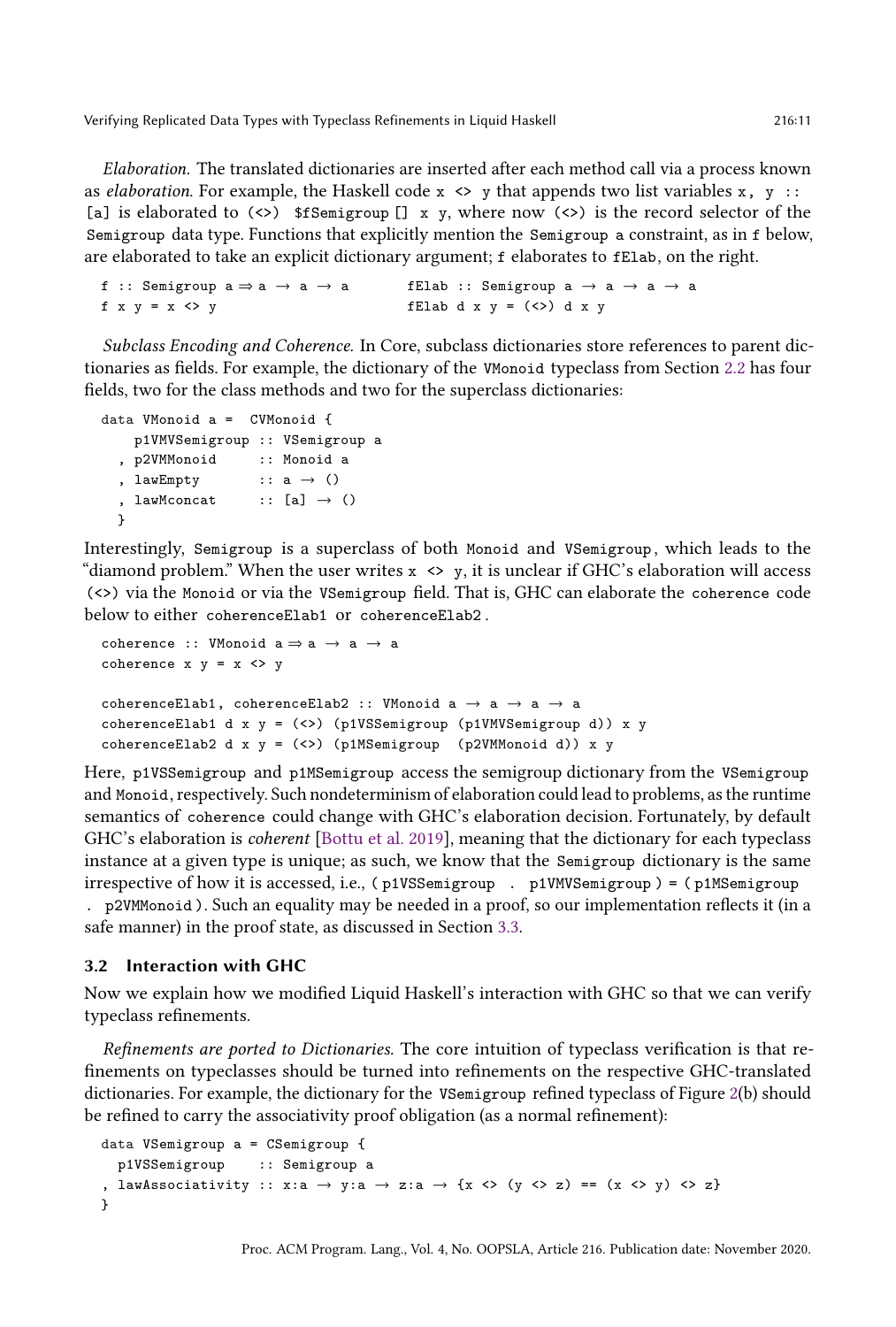<span id="page-11-0"></span>

(a) Liquid Haskell's original architecture. (b) Liquid Haskell's architecture with typeclass support.

Fig. 4. Changes to Liquid Haskell's architecture.

(Here, the first field of the dictionary is a link to the parent typeclass.) But of course we cannot literally do this because lawAssociativity is not well-formed Core. We make it so by expanding Liquid Haskell's interaction with GHC, using it to parse, typecheck, and elaborate refinements.

Liquid Haskell's Architecture. Figure [4](#page-11-0) summarizes Liquid Haskell's architecture and interaction with GHC API before and after support for refined typeclasses.

The first step is similar in both architectures: send Haskell source to GHC, which comes back as Core, and parse refinement types appearing in comments. Before typeclass support (Figure [4a\)](#page-11-0), the Core expressions were used by Liquid Haskell to strengthen the exact types for reflected functions and to generate the verification constraints that were finally checked by an SMT. After typeclass support, the returned Core may include dictionary definitions, elaborated implementations of those dictionaries, and elaborated clients that use them, as explained in Section [3.1.](#page-9-1) These dictionaries need to be connected to the refinement types retrieved from typeclass methods.

To connect typeclass method refinements to elaborated dictionaries, Liquid Haskell converts the parsed-out refinements into Haskell abstract syntax trees that make explicit reference to the relevant typeclasses. This occurs in the Refine Dicts; Embed step of the architecture diagram. As an example, for the VSemigroup method's refinement of lawAssociativity (Figure [2\)](#page-5-1), the following Haskell source-code AST expression is constructed:

 $(\{x \ y \ z \ () \ \rightarrow x \ \Leftrightarrow \ (y \ \Leftrightarrow z) = (x \ \Leftrightarrow y) \ \Leftrightarrow z)$  :: VSemigroup a  $\Rightarrow$  $a \rightarrow a \rightarrow a \rightarrow () \rightarrow Boo1$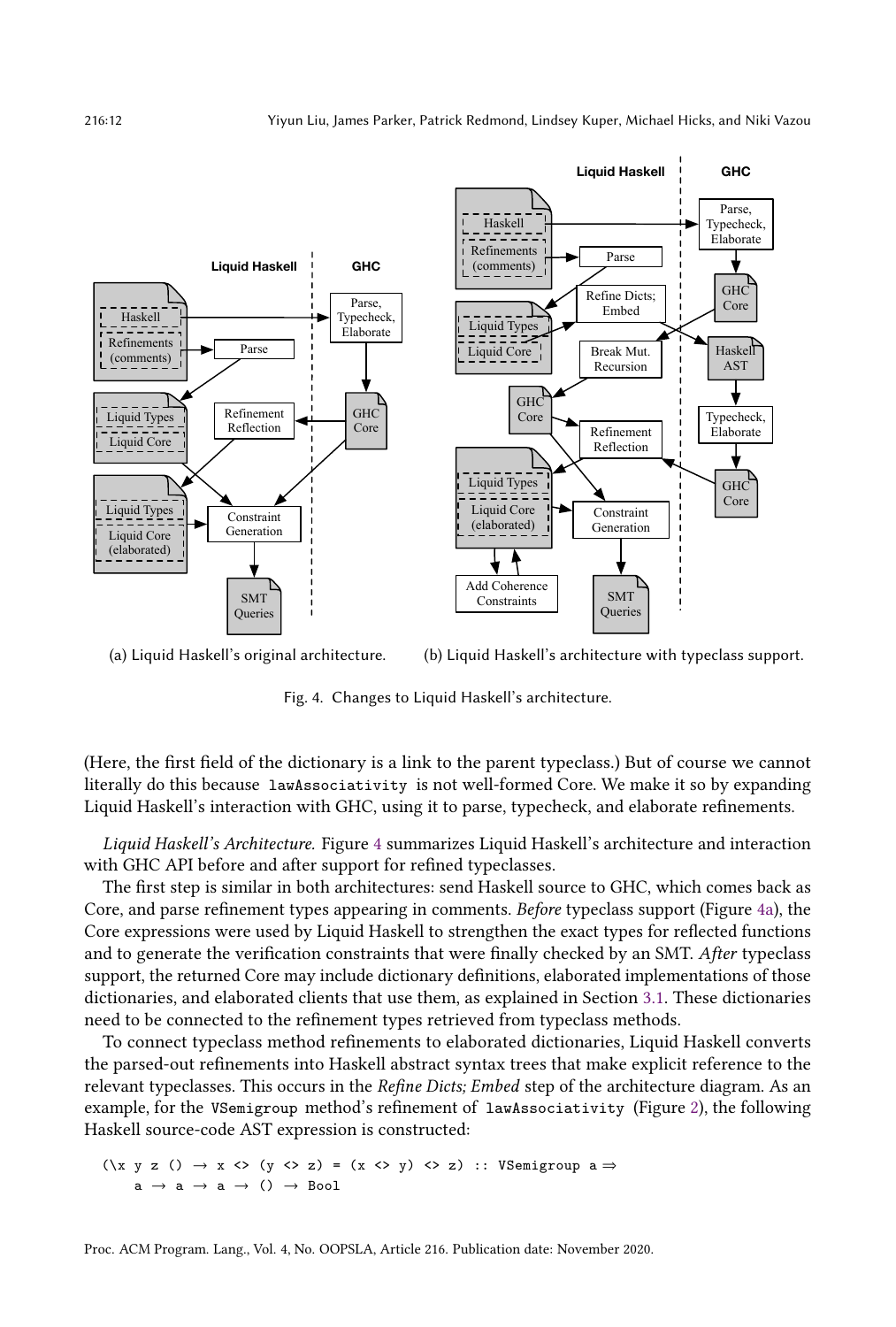GHC typechecks and elaborates the expression in the context of the VSemigroup definition and applies the appropriate dictionary arguments to typeclass methods. It returns the following:

```
(\text{d } x \ y \ z \ () \rightarrow x \ ' \diamondsuit \ (p1VSemigroup d) \ (y \ ' \diamondsuit \ (p1VSemigroup d) \ z) =(x `<> (p1VSemigroup d)` y) `<> (p1VSemigroup d)` z)
:: VSemigroup a \rightarrow a \rightarrow a \rightarrow a \rightarrow () \rightarrow Bool
```
Now the dictionary d is explicit in the elaborated Core expression. Liquid Haskell converts this into a refinement expression using refinement reflection, and then combines it with the Core code returned from GHC in the first step; for the example, the constructor and selectors for VSemigroup in Figure [2](#page-5-1) are the following:

```
data VSemigroup a = CVSemigroup {
  p1VSSemigroup :: Semigroup a
, lawAssociativity :: x : a \rightarrow y : a \rightarrow z : a→ {x `<> p1VSSemigroup` (y `<> p1VSSemigroup` z)
        == (x `<> p1VSSemigroup` y) `<> p1VSSemigroup` z}
}
lawAssociativity :: d:VSemigroup a \rightarrow x:a \rightarrow y:a \rightarrow z:a
  \rightarrow {x `<> (p1VSemigroup d)` (y `<> (p1VSemigroup d)` z)
     == (x `<> (p1VSemigroup d)` y) `<> (p1VSemigroup d)` z}
```
First, notice that lawAssociativity basically matches the elaborated Core expression returned by GHC, but it has been converted to match Liquid Haskell's refinement type syntax. Second, notice that the VSemigroup data constructor uses the returned Core, but has applied one additional step of transformation so that it can refer to the superclass' (i.e., Semigroup) operator. Now, VSemigroup instances must satisfy the required properties since the dictionary datatype has been refined.

Typeclass methods do not only appear in the refinements of typeclasses. Functions with typeclass constraints may also contain typeclass methods in their refinements. We also elaborate the refinement expressions of these functions so that the appropriate dictionary arguments to typeclass methods are applied.

This whole process corresponds to the refine dicts; embed, typecheck, elaborate, and refinement reflection steps in the diagram. The breaking mutual recursion step inlines selector calls in the derived GHC dictionaries to break superficial mutual recursion since Liquid Haskell requires explicit proof of termination. The adding coherence constraints step is detailed in Section [3.3.](#page-12-0)

Our implementation of all of this amounts to about 2000 lines of code, and is part of a fork Liquid Haskell's codebase which is up to date with the main trunk as of August, 2020. Around 400 lines of code is used to define functions that communicate with the GHC API. The top-level driver function that orchestrates GHC's Typecheck; Elaborate and Liquid Haskell's Refine Dicts; Embed step takes another 700 lines of code. This also includes the embedding functions from Liquid Haskell predicates to the Haskell AST. The rest of the code roughly corresponds to the Refinement Reflection step, where elaborated dictionaries are being converted into ordinary refined data types which Liquid already knows how to process and verify.

### <span id="page-12-0"></span>3.3 Reasoning About Coherence

In Section [3.1](#page-9-1) we mentioned that GHC's elaboration is, by default, coherent. Various proofs on typeclass methods rely on coherence of elaboration (i.e., only hold when instances are globally unique). Here, we give an example of such a proof and detail how coherence is automatically encoded and checked using refinement types.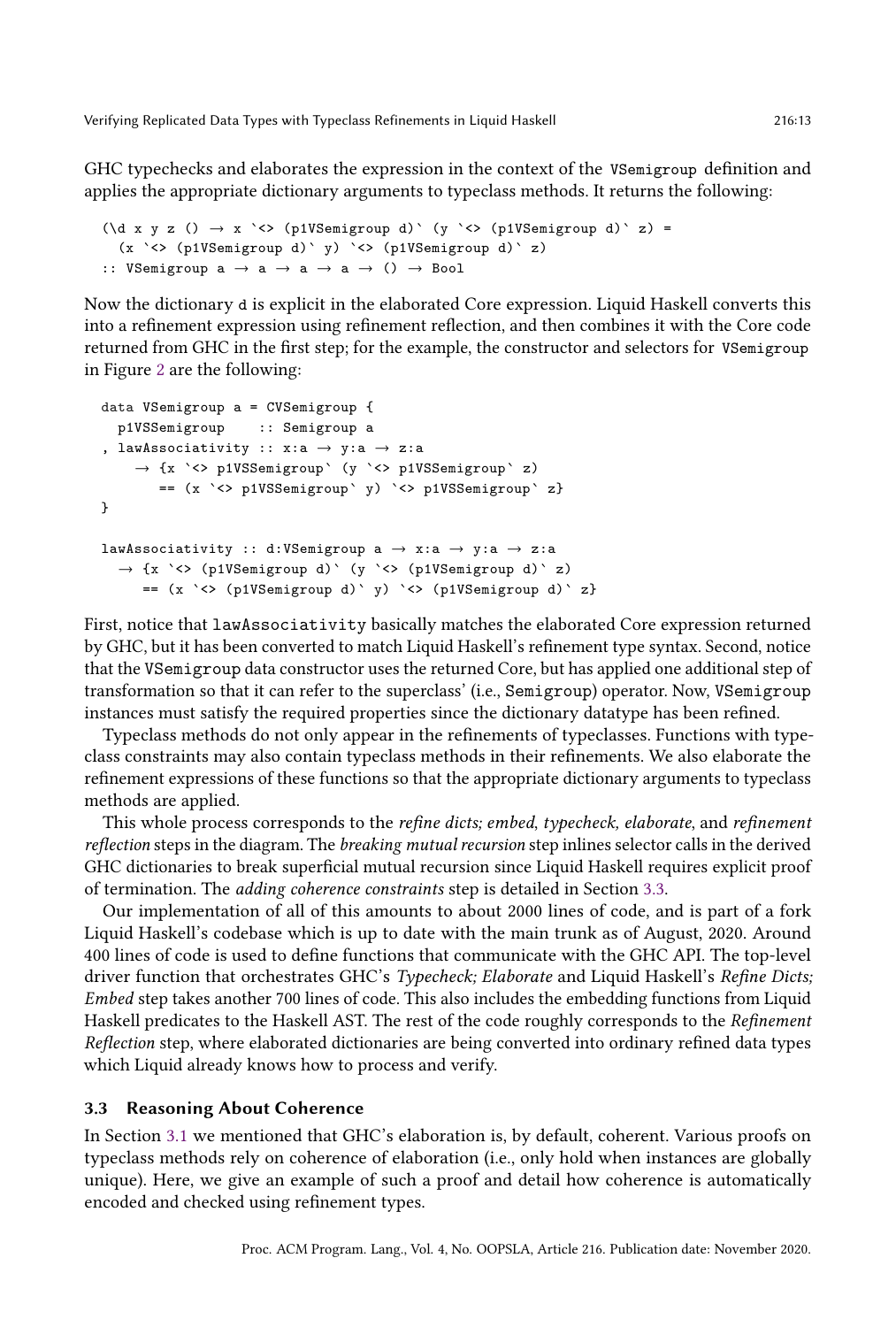lawMconcat for the VMonoid Dual Instance Requires Coherence. Given any binary operation <>, we can always define a dual operation <+>:

 $x \leftrightarrow y = y \leftrightarrow x$ 

Therefore, if we have a Semigroup instance for some type a, we can also define a Dual instance of a Semigroup. Indeed, we can define Semigroups of Duals of any type a once and for all:

```
newtype Dual a = Dual {getDual :: a}
instance Semigroup a \Rightarrow Semigroup (Dual a) where
  Dual (v :: a) <> Dual (v' :: a) = Dual (v' <> v)
```
Now, whenever we define a Semigroup instance for some type, GHC will automatically create its corresponding Dual instance. We do the same for Monoid, VSemigroup , and VMonoid.

```
instance Monoid a \Rightarrow Monoid (Dual a) where
  mempty = Dual mempty
  mconcat xs = foldr (<>) mempty xsinstance VSemigroup a \Rightarrow VSemigroup (Dual a) where
  lawAssociative (Dual v) (Dual v') (Dual v'') = lawAssociative v'' v' v
instance VMonoid a \Rightarrow WMonoid (Dual a) where
  lawEmpty (Dual v) = lawEmpty v
  -- lawMconcat :: VMonoid a \Rightarrow xs:- \rightarrow {mconcat xs = foldr (\&) mempty xs}
  lawMconcat xs = () `const` mconcat xs
```
The proof of lawMconcat proceeds by a simple unfolding of the mconcat definition, which is expressed as a call to that function (the full proof must be then cast to unit via Haskell's const ()).

This proof requires coherence to hold. To see why, consider the proofs for the elaborated definitions. The elaborated equality mconcat  $xs = foldr$  (<>) mempty xs is as follows, for the dictionary d :: VMonoid a.

```
mconcat xs
= by elaboration
   mconcat ( $fSemigroupDual ( p2VMMonoid d)) xs
= by unfolding of mconcat
   foldr ((<>) ( $fSemigroupDual ( p1SMonoid ( p2VMMonoid d))))
                ( mempty ( $fMonoidDual ( p2VMMonoid d)))
= by coherence
   foldr ((<>) ( $fSemigroupDual ( p1VSSemigroup ( p1VMVSemigroup d))))
                ( mempty ( $fMonoidDual ( p2VMMonoid d)))
= by de-elaboration
   foldr (<>) mempty xs
```
The proof employs a coherence step to equate the two different ways that the semigroup operator <> is accessed. Concretely, the above equational proof only holds when p1VSSemigroup ( p1VMVSemigroup d) equals p1SMonoid ( p2VMMonoid d), for all d :: VMonoid a. This equality cannot be asserted by the programmer, as dictionaries do not appear in the source.

Coherence as Dictionary Refinements. We represent the expected effect of coherent resolution as a refinement type on the datatype dictionary definitions for typeclasses. In particular, the equality of ancestor typeclasses is expressed as a refinement type on the fields of parent typeclasses. For example, the Core representation of VMonoid is as follows.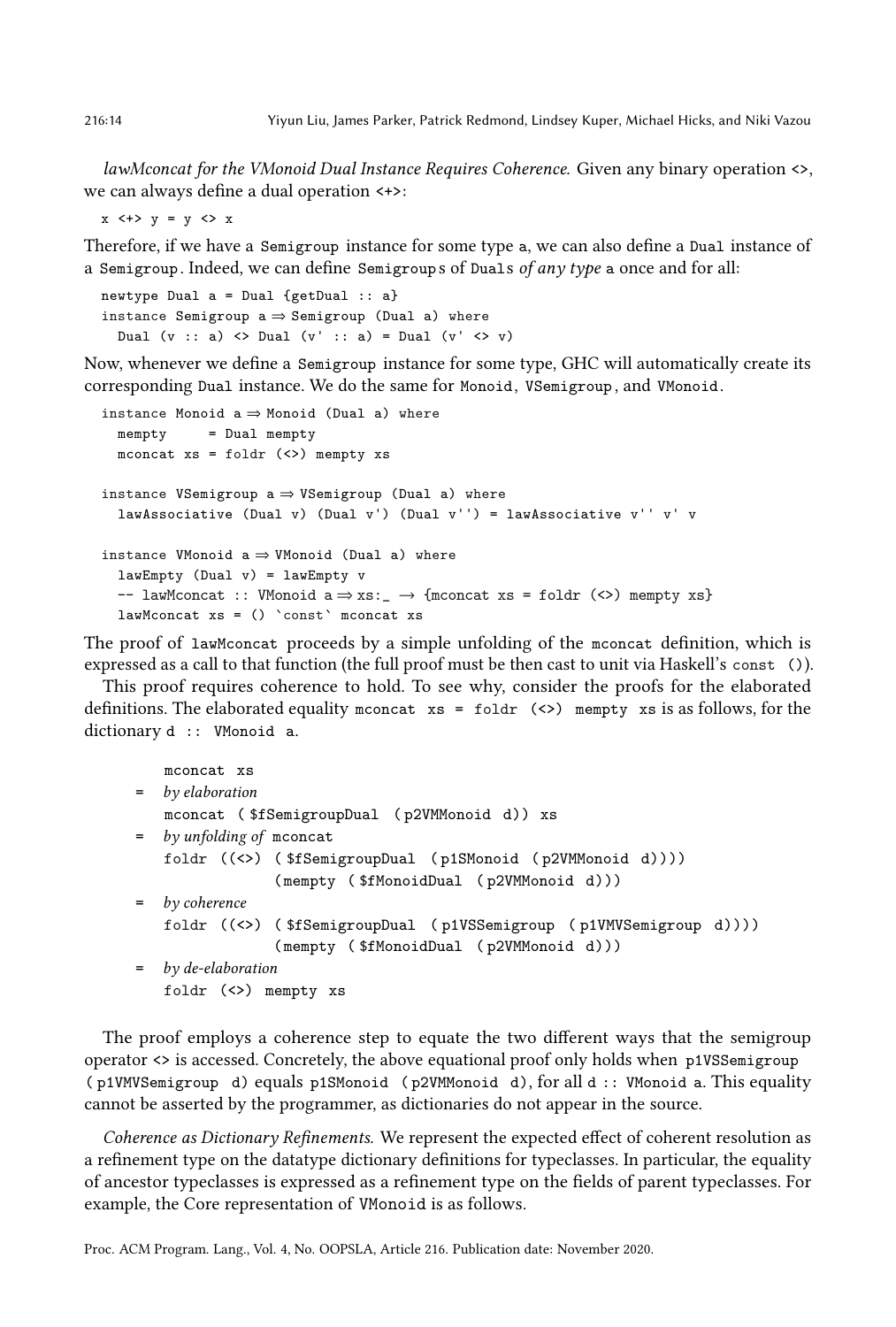```
data VMonoid a = CVMonoid {
  p1VMVSemigroup :: VSemigroup a
, p2VMMonoid :: { v:Monoid a | p1VSSemigroup p1VMVSemigroup = p1MSemigroup v }
 , ... -- as before
}
```
The added refinement on the second field states that the Semigroup from the VSemigroup parent (i.e., p1VSSemigroup p1VMVSemigroup ) must be equal to the Semigroup from the Monoid parent (i.e., p1MSemigroup v). (This invariant is similar in purpose to to an ML-module sharing constraint [\[MacQueen 1984\]](#page-28-6).) As a result, coherence becomes a checked invariant for each VMonoid–Liquid Haskell assumes the property for any VMonoid but checks it for instance declarations. This approach is sound even when GHC's elaboration is potentially incoherent due to use of the INCOHERENT language pragma. Clients of dictionaries will still assume the invariant, but constructed dictionaries (i.e., typeclass instances) will induce an error from Liquid Haskell if the choice made by incoherent resolution breaks the invariant. We note that inheritance diamonds are rare in Haskell, so such checked invariants will also be rare.

Being able to take advantage of Haskell's (mostly) coherent typeclass resolution is the silver lining of our limitation that refined types cannot be distinct typeclass instances, as discussed at the of end of Section [2.2.](#page-5-0) If we allowed different instances of a class TC for both { v:int | v > 0 } and int, say, then we could not use Haskell's proved-coherent mechanism, and would have to develop our own and/or allow one to be customized as part of proof search. There is no guarantee that the result would be coherent. In other dependently typed systems with typeclasses, e.g., Coq, the user has to explicitly encode and prove coherence requirements, case by case (see Section [5\)](#page-23-0).

## 3.4 Incompatibility with SMT interpreted Operators

Predating our extension's support for typeclass refinements, Liquid Haskell provided specialized support for the Eq, Ord, and Num typeclasses by hard-coding their expected behavior. For example, in the case of Eq, Liquid Haskell interprets uses of the == operator from the Eq typeclass as SMT equality, which amounts to structural equality in Haskell. This specialized support allows the programmer to reason about equality, ordering, and numbers in Liquid Haskell programs, and leverages the SMT solver's automation. Unfortunately, it is neither sound nor complete. In the case of Eq, soundness fails because a user-defined equivalence relation does not necessarily imply the stronger structural equality. In the case of Ord, completeness fails when a concrete Ord instance is collapsed into an abstract partial order, losing the extra information from the instance definition.

We might imagine this legacy specialized handling can now be dropped in favor of typeclass refinements. Unfortunately, such an approach would break existing proofs, even for properties that were not affected by the potential unsoundness. This is because there would no longer be a connection between the user-defined instances of the three classes and their corresponding SMT theories, thus hampering automated reasoning. The SMT solver is unable to recognize that the post-elaboration expression (+) \$fNumFoo (the + method of the Foo instance of Num) can be reasoned about abstractly using the solver's internal knowledge of the axioms of numbers; the method (+) is merely a ternary operation (when including the dictionary argument), like any other. Of course, the programmer can start from the class laws and derive lemmas manually, but that is not what is happening in current proofs. And indeed, we want to let the SMT solver automatically derive those properties using its decidable theories.

As such, at present we continue to ignore the instances from the aforementioned classes, e.g., by discarding the dictionary argument and interpreting the instances specially. In the future we plan to explore a hybrid approach that leverages SMT theories when possible (e.g., when we can prove soundness and retain precision) and falls back to general (dictionary-based) refinements otherwise.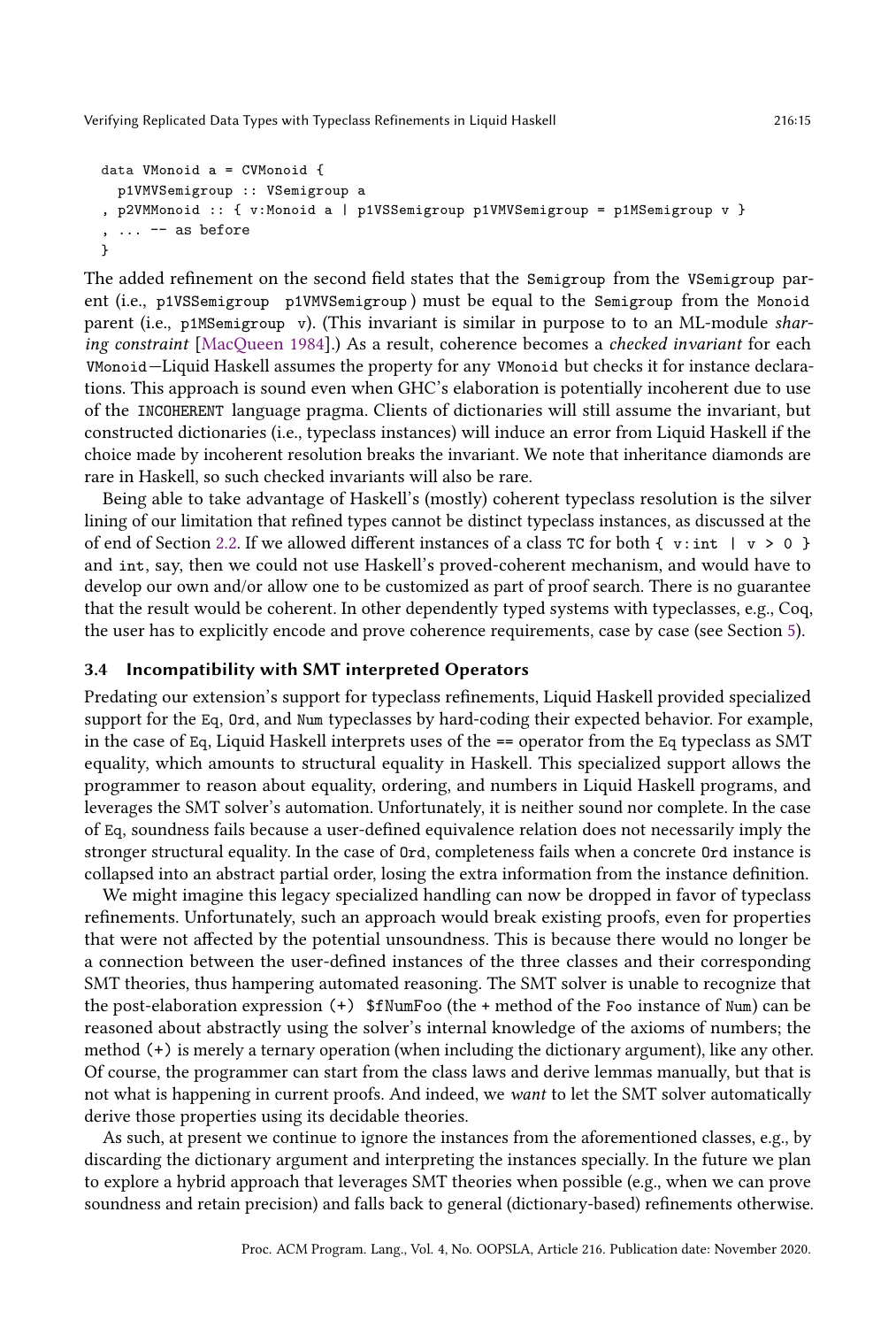### <span id="page-15-0"></span>4 CASE STUDY: VERIFIED REPLICATED DATA TYPES

This section presents our platform for programming distributed applications based on replicated data types (RDTs) [\[Shapiro et al.](#page-29-6) [2011b](#page-29-6)[,a;](#page-29-7) [Roh et al.](#page-28-2) [2011\]](#page-28-2). We define a Haskell typeclass VRDT to represent RDTs and use type refinements to state the mathematical properties that RDTs satisfy. We then prove in Liquid Haskell that VRDT instances (which must satisfy these properties) enjoy strong convergence.

We have implemented several primitive instances of the VRDT typeclass, as well as a mechanism for building compound VRDTs based on smaller components, where the necessary properties of the former automatically follow from the latter. With this infrastructure, as well as libraries for message delivery and user interaction we developed, we constructed two applications, a shared event planner and a collaborative text editor.

# 4.1 Background: Replicated Data Types

An RDT is a data structure designed for use in a distributed system that stores multiple replicas of the same data. The mathematical properties of an RDT ensure the strong eventual consistency (SEC) of replicas [\[Shapiro et al.](#page-29-6) [2011b\]](#page-29-6), the most important aspect of which is strong convergence (SC). SC states that RDT replicas that have received and applied the same set of updates will always have the same state, regardless of the order in which those updates were received and applied.

[Shapiro et al.](#page-29-6) [\[2011b\]](#page-29-6) describe two styles of RDT specifications: state-based, in which replicas apply updates locally and periodically broadcast their local state to other replicas, which then merge the received state with their own, and operation-based, in which every state-updating operation is broadcast and applied at each replica. [Shapiro et al.](#page-29-6) [\[2011b\]](#page-29-6) prove that state-based and operation-based RDTs are equivalent in the sense that each can be implemented in terms of the other (although practical implementation considerations may motivate the choice of one or the other in a particular application). In this work, we focus our attention on the operation-based style, which is especially suitable for implementing ordered sequence RDTs that are useful for applications such as collaborative text editing [\[Roh et al.](#page-28-2) [2011;](#page-28-2) [Ahmed-Nacer et al.](#page-27-5) [2011;](#page-27-5) [Attiya](#page-27-6) [et al.](#page-27-6) [2016;](#page-27-6) [Oster et al.](#page-28-7) [2006;](#page-28-7) [Preguica et al.](#page-28-8) [2009;](#page-28-8) [Weiss et al.](#page-29-10) [2009;](#page-29-10) [Kleppmann and Beresford 2017\]](#page-28-9).

The key to proving convergence of (operation-based) RDTs is to require that, under appropriate circumstances, an RDT's operations commute. A replica that receives an operation from a client can update its own state and broadcast that operation to the other replicas. Since the operations commute, they can be applied in any order and produce the same final state, as required by SC.

# <span id="page-15-1"></span>4.2 Verifying Strong Convergence of RDTs using Typeclass Refinements

We define an RDT as the Liquid Haskell typeclass VRDT, shown in Figure [5\(](#page-16-0)a). Each instance of VRDT has an associated Op type that specifies the operations that can update the RDT's state. The apply method takes an RDT state  $t$ , runs the given operation  $0p \, t$  on it, and returns the updated state. Read operations on an RDT do not affect convergence, so they are not included in Op; rather, each VRDT instance defines its own read methods.

The required mathematical properties of a VRDT are specified extrinsically as methods lawCommut and lawCompatCommut . The type of lawCommut specifies the property that operations that are compatible with each other and with the current state must commute. The type of lawCompatCommut expresses that the operation-compatibility predicate compat must also be commutative. The implementor of a VRDT instance must provide definitions for the compat and compatS predicates that lawCommut and lawCompatCommut use. The notion of operation compatibility will depend on the RDT in question, and compat and compatS should encode any necessary assumptions. For example, in our TwoPMap key-value map RDT implementation given in Figure [6,](#page-18-0) we express the assumption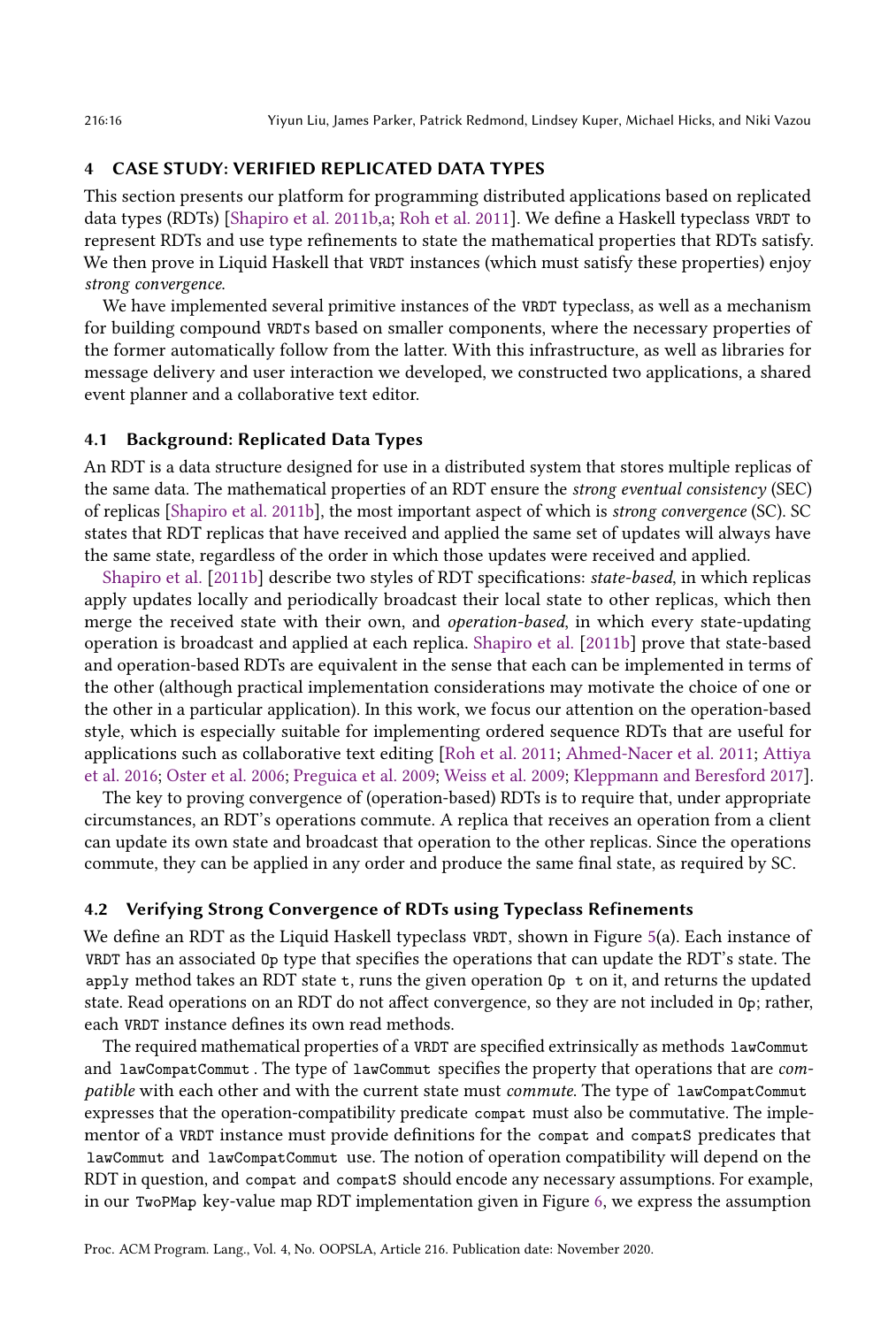```
class VRDT t where
  type Op t
  apply :: t \rightarrow 0p \ t \rightarrow tcompat :: Op t \rightarrow Op t \rightarrow Bool
  \text{compactS} :: t \rightarrow 0p \ t \rightarrow \text{Bool}lawCommut :: x:t \rightarrow op1:0p t \rightarrow op2:0p t→ {(compat op1 op2 &&
            compatS x op1 && compatS x op2)
              ⇒ (apply (apply x op1) op2
                = apply (apply x op2) op1
                && compatS (apply x op1) op2)}
  lawCompatCommut :: op1:Op t → op2:Op t
      \rightarrow {compat op1 op2 = compat op2 op1}
                                                       data Max a = Max a
                                                       instance Ord a \Rightarrow VRDT (Max a) where
                                                         type Op (Max a) = Max aapply (Max a) (Max b) |a > b = Max a
                                                         apply (Max a) (Max b) = Max b
                                                         compat op1 op2 = True
                                                         compatS max op = True
                                                         lawCommut max op1 op2 = ()
                                                         lawCompatCommut op1 op2 = ()
                                                       get (Max a) = a -- read operation
(a) The VRDT typeclass for verified RDTs (b) An instance for Max a of VRDT
```
Fig. 5. Definition of the VRDT typeclass and its Max instance

of unique keys in compat and compatS by deeming two insertion operations incompatible if they specify the same key, and deeming an insertion incompatible with a state that already contains the specified key. In the Max RDT implementation described next, compat and compats both return True, meaning that no assumptions are needed in order to prove that Max operations commute.

Example VRDT. Figure [5\(](#page-16-0)b) gives an example VRDT instance, Max. It contains a polymorphic value with a defined ordering (specified with an Ord instance) and tracks the maximum value of that type. Its corresponding operation's type Op is itself. The apply function updates Max's state by taking the greatest value of the two arguments. The get method is Max's read operation. Because Max is such a simple RDT, all pairs of operations are compatible, so compat and compatS always return True. Proofs of lawCommut and lawCompatCommut for Max are automated by Liquid Haskell.

Strong Convergence. All VRDT instances enjoy strong convergence, the key safety property required by strong eventual consistency [\[Shapiro et al. 2011b\]](#page-29-6), expressed extrinsically as follows:

```
strongConvergence ::
  (Eq (Op a), VRDT a) \Rightarrows0:a \rightarrow ops1:[Op a] \rightarrow ops2:[Op a] \rightarrow{ (isPermutation ops1 ops2 && allCompatible ops1 && allCompatibleState s0 ops1)
       ⇒ (applyAll s0 ops1 = applyAll s0 ops2)}
```
The property states that if two lists of operations are permutations of one another, then applying either one to the same input VRDT state will produce the same output state, assuming the list contains mutually compatible operations, and that all of these operations are compatible with the initial state. The Liquid Haskell proof of this property is by induction over the operation lists and makes use of the lawCommut and lawCompatCommut laws of VRDT. Importantly, the proof is independent of any particular VRDT instance, and thus applies to all of them.

Unlike existing work [\[Shapiro et al.](#page-29-6) [2011b;](#page-29-6) [Gomes et al.](#page-27-7) [2017\]](#page-27-7), we do not rely on any assumptions about so-called *causal delivery*—the given laws are sufficient for proving strong convergence. We discuss further in Section [4.5.](#page-20-0)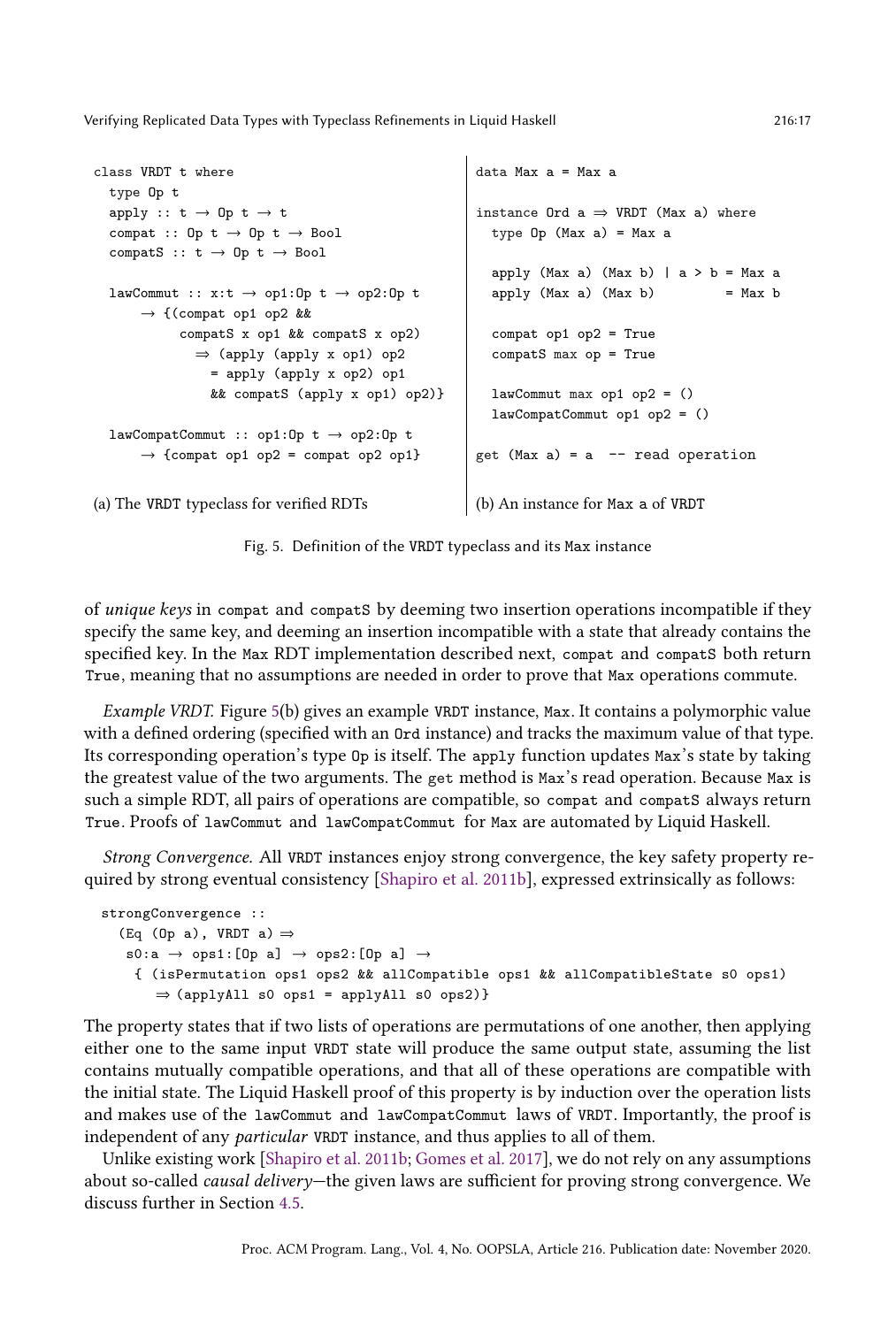### 4.3 Implemented VRDTs

In addition to Max, we have implemented and mechanically verified four more primitive VRDTs:

- Min v is the dual of Max v, and tracks the smallest value seen.
- Sum v is an implementation of [Shapiro et al.](#page-29-7) [\[2011a\]](#page-29-7)'s Counter RDT. Ops are numbers, and the RDT's state is their sum.
- LWW t v is an implementation of [Shapiro et al.'](#page-29-7)s Last Writer Wins Register RDT. When a replica writes to a register, it attaches a (polymorphic) timestamp to the value. A receiving replica only updates its value if the timestamp is greater than the current timestamp. LWW assumes that all timestamps are unique.
- MultiSet v maintains a collection of values, like a Set, but each member has an associated count; a non-positive count indicates logical non-membership. Ops include value insertion and removal, each with an associated count.

Causal Trees. More substantially, we have also implemented [Grishchenko'](#page-28-3)s causal trees [\[2010\]](#page-28-3), which maintain an ordered sequence of values. In a CausalTree , each value is assumed to have a unique identifier, and each value knows the identifier of the previous value. The relationship to the previous value creates a tree data structure that can be traversed (in preorder) to recover a converging ordering. Causal trees, like other RDTs representing ordered sequences (e.g., [Roh et al.](#page-28-2) [\[2011\]](#page-28-2); [Oster et al.](#page-28-7) [\[2006\]](#page-28-7); [Preguica et al.](#page-28-8) [\[2009\]](#page-28-8); [Weiss et al.](#page-29-10) [\[2009\]](#page-29-10)), are useful for implementing collaborative text editing applications, but their behavior is considered especially challenging to specify and verify [\[Attiya et al. 2016;](#page-27-6) [Gomes et al. 2017\]](#page-27-7). We discuss our proof in Section [4.4.](#page-19-0)

A Compound RDT: Two-phase Map. We can conveniently define new VRDTs by reusing existing VDRTs. In doing so, proofs of a compound RDT's required properties can be carried out (in part) by using the properties of the RDTs they build on. As an example compound VRDT, Figure [6](#page-18-0) defines a two-phase map. TwoPMap implements a map from keys to values, where values are themselves VRDTs. TwoPMap is named after the 2P-Set of [\[Shapiro et al.](#page-29-7) [2011a\]](#page-29-7) because similarly, a key may be inserted or removed, but cannot be reinserted once it has been removed.

A TwoPMap's operations are given by the datatype TwoPMapOp . Operation TwoPMapInsert k v inserts a k→v mapping; operation TwoPMapDelete k deletes a key; and TwoPMapApply k (Op v) applies a VRDT operation Op on k's value v.

The restriction of TwoPMap which gives its name, that a key can only be inserted once and after it is deleted it can never be re-added, is expressed in the definitions of compat and compatS. These methods of the TwoPMap VRDT instance reiterate the requirement that the operations of the value VRDT are compatible, connecting the proofs into one. A few additional cases are omitted from the compatibility predicates for brevity.

The state of a TwoPMap has three components: the key-value map itself (twoPMap), a *tombstone* set of deleted keys ( twoPMapTombstone ) [\[Shapiro et al.](#page-29-7) [2011a\]](#page-29-7), and a buffer for pending operations ( twoPMapPending ). The apply code for TwoPMapApply stores operations on the value of a key k in the pending buffer if k does not yet exist in the map. The apply code for TwoPMapInsert checks the pending buffer for the key to be inserted and applies any operations on the given value before inserting the key/value pair. The apply code for TwoPMapDelete clears k from the map and operations buffer, and adds it to the tombstone set; future attempted insertions of k will be ignored due to its presence there.

Automatically Deriving Compound VRDTs. Generally speaking, we might like to collect together several VRDTs to create an aggregate whose operations delegate to the operations of the components. For example, the shared event planner we discuss in Section [4.7](#page-22-0) represents a calendar event as a record with a title, description, time, and guest RSVP tally. To implement such a record as a VRDT,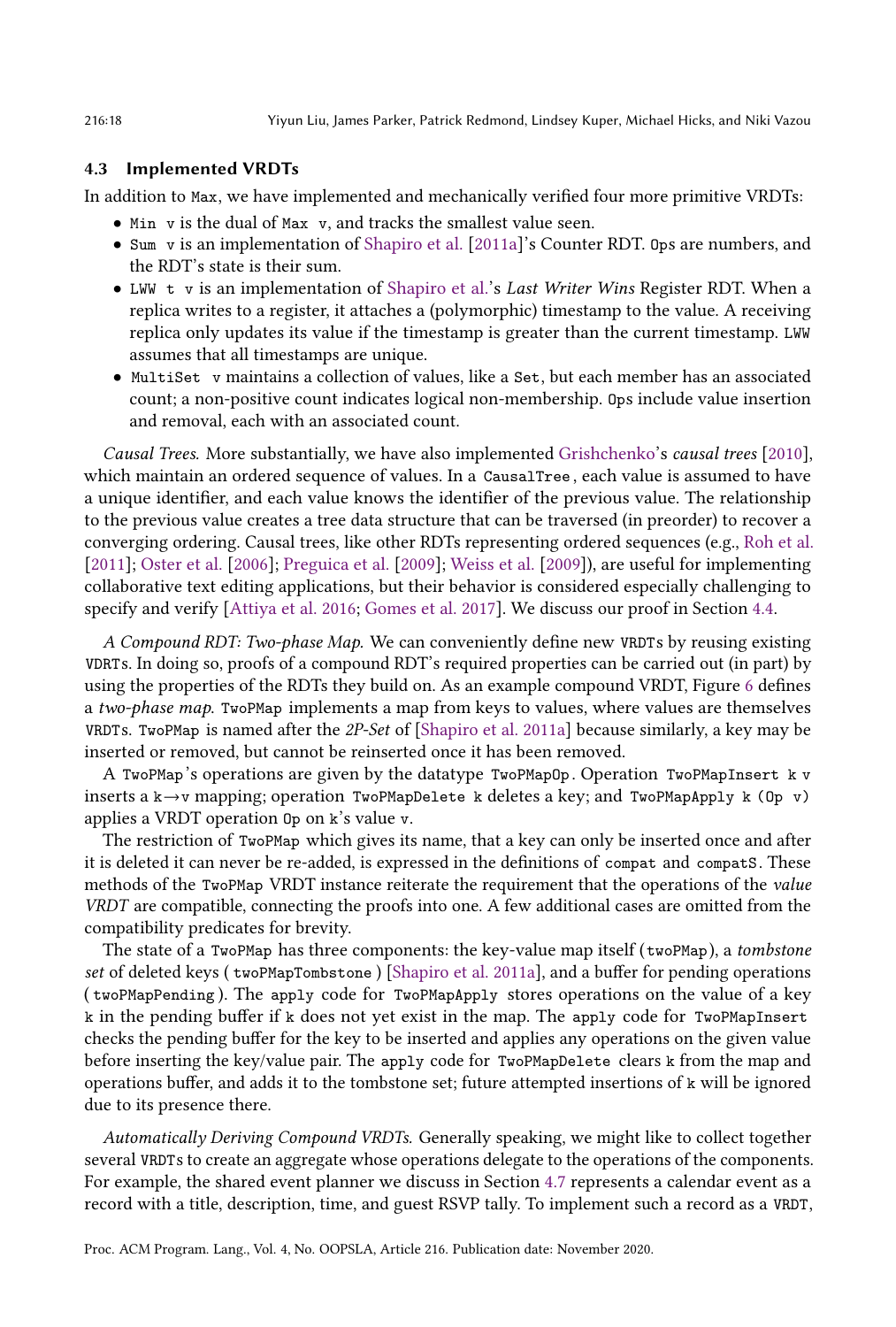```
data TwoPMap k v = TwoPMap {
   twoPMap :: Map k v
  , twoPMapTombstone :: Set k
  , twoPMapPending :: Map k [Op v]
  }
                                                        data TwoPMapOp k \, v =TwoPMapInsert k v
                                                            | TwoPMapDelete k
                                                            | TwoPMapApply k (Op v)
instance (VRDT v, Ord k, Ord (Op v)) \Rightarrow VRDT (TwoPMap k v) where
 type Op (TwoPMap k v) = TwoPMapOp k v
compat (TwoPMapInsert k v) (TwoPMapInsert k' v') | k == k' = False
 compat (TwoPMapApply k op) (TwoPMapApply k' op') | k == k' = compat op op'
 \text{compact} \qquad \qquad \qquad \qquad \qquad \qquad \qquad \qquad \qquad \qquad \qquad \qquad \qquad \qquad \qquad \qquad \qquad \qquad \qquad \qquad \qquad \qquad \qquad \qquad \qquad \qquad \qquad \qquad \qquad \qquad \qquad \qquad \qquad \qquad \qquad \qquad \qquad \qquad \qquad \qquad \qquad 
compatS (TwoPMap m p t) (TwoPMapInsert k v) = Map.lookup k m == Nothing
 compatS (TwoPMap m p t) (TwoPMapApply k o) | Just v \leftarrow Map.lookup k m = compatS v o
\text{compats} \qquad \qquad \qquad \qquad = True
apply (TwoPMap m p t) (TwoPMapInsert k v) | Set.member k t = TwoPMap m p t
 apply (TwoPMap m p t) (TwoPMapInsert k v) =
   -- Apply pending operations.
   let (opsM, p') = Map.updateLookupWithKey (const (const Nothing)) k p in
   let v' = maybe v (foldr (\op v \rightarrow apply v op) v) opsM in
   let m' = Map.insert k v' m inTwoPMap m' p' t
 apply (TwoPMap m p t) (TwoPMapApply k op) | Set.member k t = TwoPMap m p t
 apply (TwoPMap m p t) (TwoPMapApply k op) =
   let (updatedM, m') = Map.updateLookupWithKey (\n\cdot \rightarrow Just (apply v op)) k m in
   -- Add to pending if ¬inserted.
   let p' = if isJust updatedM then p else insertPending k op p in
   TwoPMap m' p' t
  apply (TwoPMap m p t) (TwoPMapDelete k) =
    let m' = Map.delete k m in
    let p' = Map.delete k p in
    let t' = Set.insert k t in
    TwoPMap m' p' t'
                                                         lawCommut \_ - \_ - = \ldotslawCompatCommut \_ = \_ = \ \ldots
```
Fig. 6. Implementation of TwoPMap.

we can represent the first three fields as LWW registers and the last as a MultiSet, as shown in the upper left of Figure [7.](#page-19-1) However, just collecting separate VRDTs together is not enough to show that the result is a VRDT: we need to define a corresponding Op data type and a VRDT instance for Event. Fortunately, since the fields of Event are VRDT instances, it is possible to derive the Event operation and VRDT instance automatically. We use Template Haskell [\[Sheard and Peyton Jones](#page-29-11) [2002\]](#page-29-11) to, at compile time, generate operations and VRDT instances for data types that are composed of other VRDTs. The rest of Figure [7](#page-19-1) shows the automatically generated code for Event. EventOp is its operation data type and each instance method, including the lawCommut and lawCompatCommut laws, is defined recursively for each field. Liquid Haskell automatically verifies that the generated code satisfies the VRDT properties.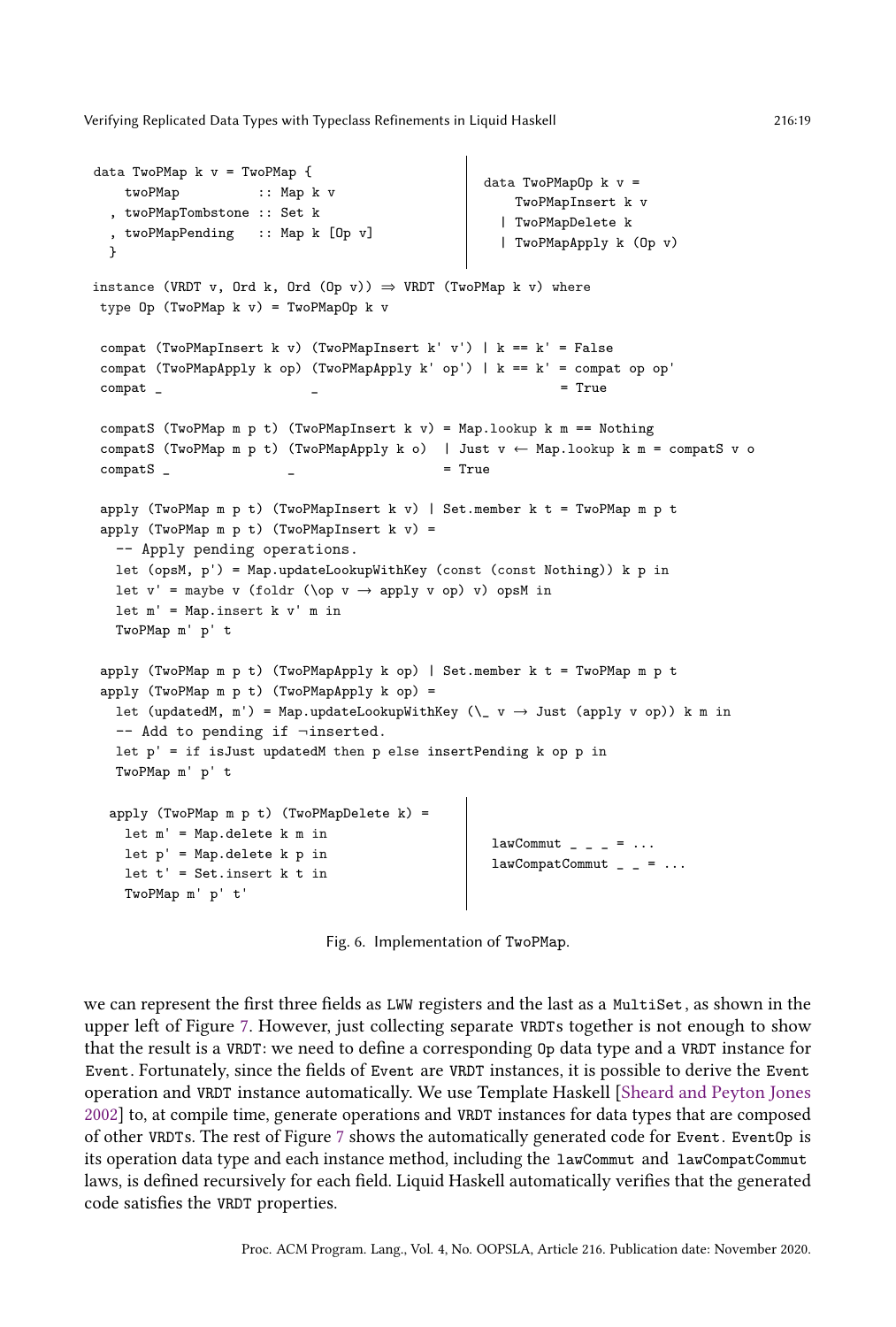```
data Event = Event \{- - user's type
   eventTitle :: LWW Timestamp Text
   , eventDescription :: LWW Timestamp Text
   , eventStartTime :: LWW Timestamp UTCTime
   , eventRSVPs :: MultiSet Text }
                                              data EventOp = -- auto-generated op
                                                EventTitleOp (Op (LWW Timestamp Text))
                                              | EventDescriptionOp (Op (LWW Timestamp Text))
                                              | EventStartTimeOp (Op (LWWU UTCTime))
                                              | EventRSVPsOp (Op (MultiSet Text))
instance VRDT Event where -- auto-generated VRDT instance
 type Op Event = EventOp
 apply e (EventTitleOp op) = e {eventTitle = apply (eventTitle e) op}
 apply e \ldots = \ldotscompat (EventTitleOp op1) (EventTitleOp op2) = compat op1 op2
 compat ... \qquad \qquad \ldots \qquad \qquad \ldots \qquad \qquad \vdotscompatS e (EventTitleOp op) = compatS (eventTitle e) op
 compatS e \dots = \dotslawCommut e (EventTitleOp op1) (EventTitleOp op2) = lawCommut (eventTitle e) op1 op2
 lawComment e ... \qquad \qquad \ldots \qquad \qquad \qquad \ldots \qquad \qquad \qquad \ldotslawCompatCommut (EventTitleOp op1) (EventTitleOp op2) = lawCompatCommut op1 op2
 lawComponent \dots = ...
```
Fig. 7. Data type Event for a calendar event (upper left), and the automatically generated operation data type (EventOp) and VRDT instance for Event.

### <span id="page-19-0"></span>4.4 Verification Effort

A VRDT instance enjoys strong convergence as long as it satisfies lawCommut and lawCompatCommut , which must be proved for its particular implementation. Table [3](#page-21-0) summarizes the lines of proof and verification time for the VRDT instances we built. The development totals 5536 lines of code. These also include duplicate definitions of Haskell functions to be amenable to verification. For example, we redefined Data.Map to prove it satisfies the invariant that its keys are sorted, while common list functions were redefined to be reflected, as required by extrinsic proofs. As expected, Liquid Haskell's PLE and SMT automation over intrinsic properties (e.g., sortedness invariant on Data.Map) aided proof generation. That said, there are still some issues to iron out. For example, we had difficulties proving properties of code that makes use of typeclasses that have SMT-interpreted theories in Liquid Haskell, e.g., set theory used by the verified Data. Map.

The proof of TwoPMap also ran very slowly; because of the large search space (nine case splits between the three operations), the verification took more than three hours. The long verification time can be attributed to PLE's expansion and the discharging of verification conditions by the SMT solver. The bloated verification conditions consume a significant amount of memory space as well; when verifying the insert/apply case of TwoPMap, Liquid Haskell exhausted the 16 GiB physical memory and consumed no less than 1 GiB of the swap space. Interestingly, the proof for TwoPMap relies on the strongConvergence property that holds for all VRDT instances. This property is needed since the values in a TwoPMap are inhabitable by any VRDT instance. We used strongConvergence to show that operations in the pending buffer can be applied in any order.

The commutativity proof for CausalTree was tricky. Each operation depends on another operation: When a node is inserted, its dependent nodes in the pending queue are recursively applied.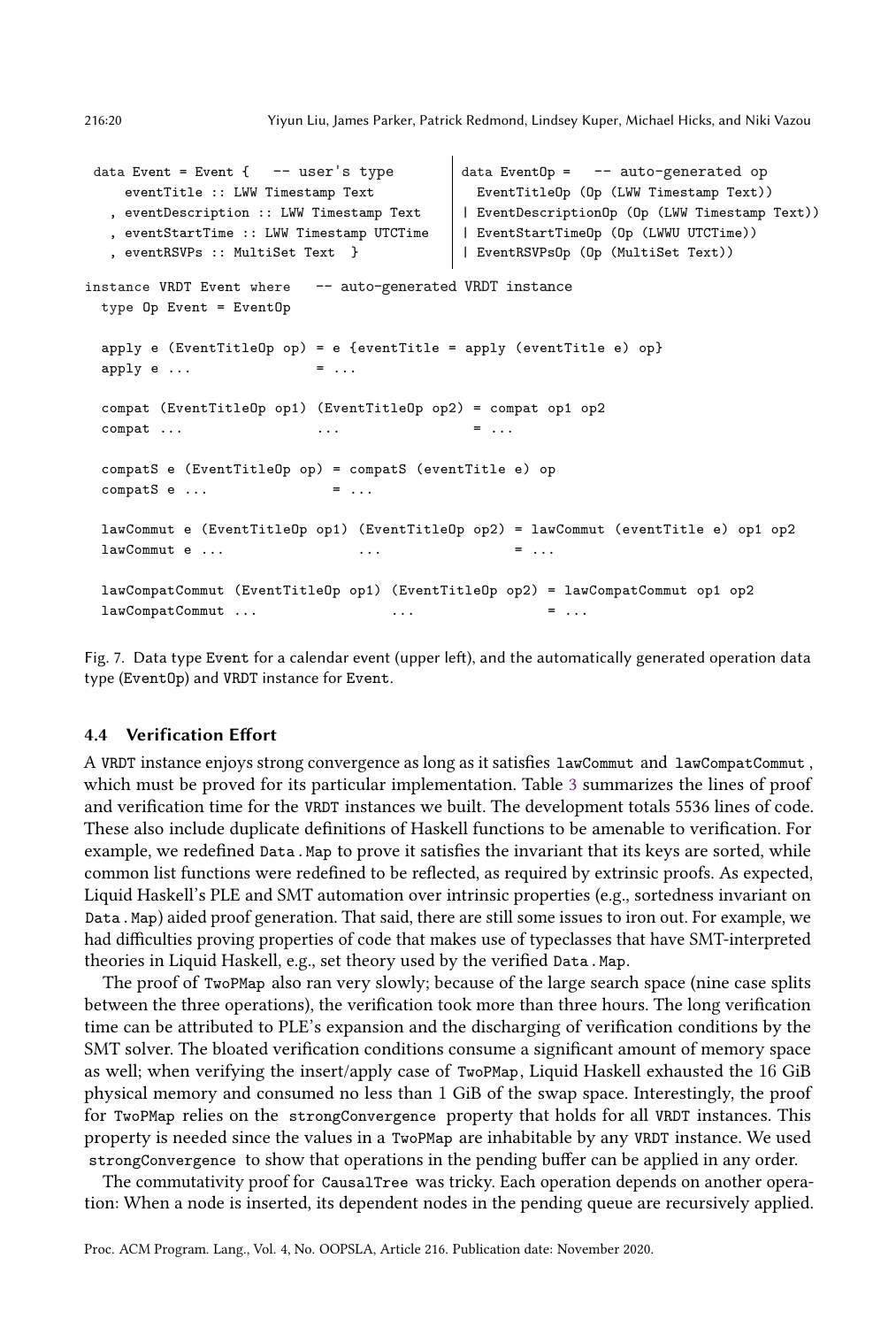```
type DMultiSet a = (a \rightarrow Integer)toDenotation :: Ord a \Rightarrow MultiSet a \rightarrow DMultiSet a
toDenotation (MultiSet p n) t | Just v \leftarrow Map.lookup t p = v
toDenotation (MultiSet p n) t | Just v \leftarrow Map.lookup t n = v
\text{to}Denotation \qquad \qquad \qquad \qquad = 0dApply :: Eq a \Rightarrow DMultiSet a \rightarrow MultiSetOp a \rightarrow DMultiSet a
dApply f (MultiSetOpAdd v c) t = if t == v then f + c else f t
dApply f (MultiSetOpRemove v c) t = if t == v then f t - c else f t
simulation :: x:MultiSet a \rightarrow op:{MultiSetOp a | enabled x op} \rightarrow t:a
            \rightarrow {toDenotation (apply x op) t == dApply (toDenotation x) op t}
```
Fig. 8. Denotational semantics of Multiset.

The resulting tree of dependencies induces significant case-based reasoning. For example, suppose we want to show that op1 and op2 commute, where the parent of op1 is in the CausalTree and the parent of op2 is pending. If op2 is applied first, then clearly op2 will be inserted into the pending queue. If op1 is applied first, we cannot be sure that op2 will still be pending since descendants of the pending operations of op1 could be the parent of op2. Handling each case where one operation may be the ancestor of another operation was difficult.

Just because a data type satisfies the required VRDT typeclass laws does not mean its implementation is correct. An advantage of Liquid Haskell is that it is also possible to specify and verify higher level properties about RDTs. To demonstrate this, we prove that the behavior of our Multiset VRDT simulates the mathematical (denotational) semantics of multisets (Figure [8\)](#page-20-1). Multiset maintains a positive map p and a negative map n; the former contains members with positive counts while the latter contains members with non-positive counts. The Ops are MultiSetOpAdd and MultiSetOpRemove ; they shift a value between maps as its count crosses 0. We define the denotation of a MultiSet to be a function from an element of the Multiset to the number of copies of that element. This is represented by the type alias DMultiSet . The toDenotation function is a straightforward mapping from a MultiSet to a DMultiSet that looks up the element in the positive and negative Map's of the MultiSet. dApply defines how to run a MultiSet operation on a DMultiSet by adding the number of new copies to the existing count. The DMultiSet denotation serves as a simple specification of how we expect Multiset to operate. We prove that Multiset and DMultiSet have the same behavior: The simulation theorem states that for all of a MultiSet's enabled operations, looking up an element when you apply the operation on the MultiSet and then convert it to its denotation returns the same result as when you first convert it to a DMultiSet and run the operation on the denotation.

In summary, the verification effort was strenuous, which was expected as the first real-world case study of refined typeclasses. Nevertheless, this case study increases our confidence that Liquid Haskell's automation reduces proof effort and, since most of the implementation limitations we faced are already addressed, that refined typeclasses in Liquid Haskell can actually be used to verify sophisticated properties of real-world applications.

### <span id="page-20-0"></span>Discussion: Causal Delivery of RDT Operations

In typical developments of RDTs, only concurrent operations are required to commute, where concurrent operations are those not ordered by the happens-before partial order [\[Lamport 1978\]](#page-28-10),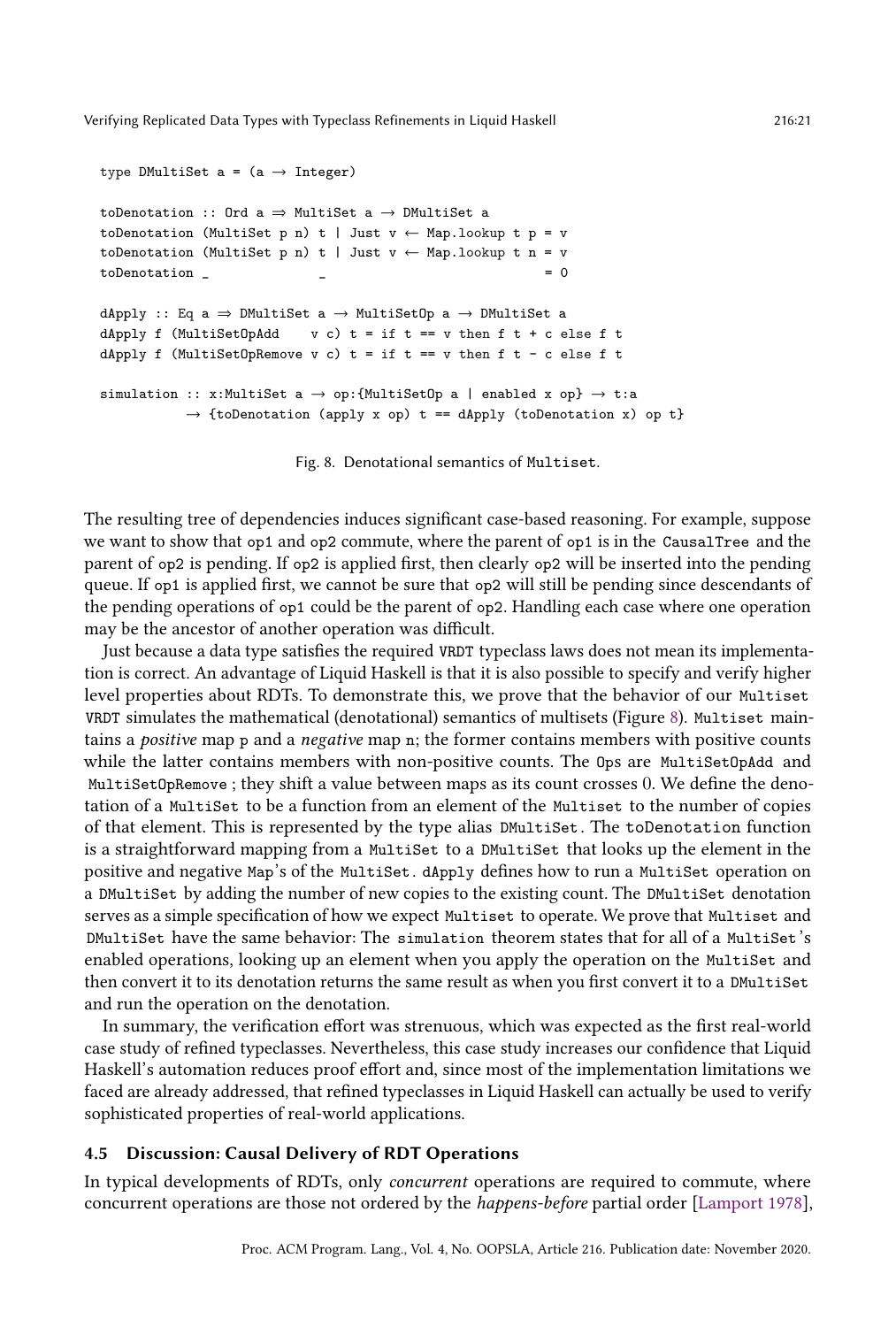| <b>VRDT</b> | Property          | # Lines<br>Proof | Verif. Time<br>(Std. dev.)     | <b>VRDT</b> | Property        | # Lines<br>Proof | Verif. Time<br>(Std. dev.) |
|-------------|-------------------|------------------|--------------------------------|-------------|-----------------|------------------|----------------------------|
|             | strongConvergence | 320              | 777.079 (344.937)              | <b>I.WW</b> | lawCommut       |                  | 4.125(1.742)               |
| Max<br>Min  | lawCommut         |                  | 2.565(1.046)<br>2.8194 (1.106) |             | lawCompatCommut |                  |                            |
|             |                   |                  |                                | Multiset    | lawCommut       | 315              | 136.639 (30.309)           |
|             | lawCompatCommut   |                  |                                |             | lawCompatCommut |                  |                            |
|             | lawCommut         |                  |                                |             | simulation      | 72               | 121.849 (45.478)           |
|             | lawCompatCommut   |                  |                                | TwoPMap     | lawCommut       | 1253             | 11487.275 (197.175)        |
| Sum         | lawCommut         |                  | 2.185(0.676)                   |             |                 | 2                |                            |
|             | lawCompatCommut   |                  |                                |             | lawCompatCommut |                  |                            |
|             |                   |                  |                                | CausalTree  | lawCommut       | 2402             | 11242.311 (111.787)        |
|             |                   |                  |                                |             | lawCompatCommut |                  |                            |

<span id="page-21-0"></span>Table 3. Total lines of proofs for each typeclass instance and the average verification time in seconds. Verification times for lawCommut and lawCompatCommut are combined.

also known as the causal order. Such an assumption may place additional requirements on the underlying communication mechanism. For example, [Shapiro et al.](#page-29-6) [\[2011b\]](#page-29-6) assume that updates will be delivered to operation-based RDT replicas in causal order, e.g., by employing vector clocks [\[Fidge](#page-27-8) [1988;](#page-27-8) [Mattern 1989\]](#page-28-11) and buffering received operations until all operations that causally precede them have been applied [\[Birman et al.](#page-27-9) [1991\]](#page-27-9). [Shapiro et al.](#page-29-6) further assume that any preconditions that must be satisfied to enable an operation's execution (e.g., that a key must be present in a map if its value is to be updated) are already ensured by causal delivery.

As mentioned earlier, our VRDT convergence proof does not rely on any assumption of causal delivery, but in turn requires a proof that *all* operations commute, not just concurrent ones, as stated by lawCommut and lawCompatCommut . We took this approach because requiring causally ordered delivery of updates is neither necessary nor sufficient for strong convergence [\[Nagar](#page-28-12) [and Jagannathan 2019\]](#page-28-12), and removing the assumption frees the communication mechanism from implementing causal delivery. In turn, this shrinks the size of our trusted computing base compared to other RDT verification work, e.g., [Gomes et al.](#page-27-7) [\[2017\]](#page-27-7).

On the other hand, not assuming causal delivery may add complication to the RDT implementations, and increase the proof burden, in some cases. For simpler VRDT instances such as Max, this is not so: all operations commute anyway, so taking away the assumption of causal delivery posed no problem for verification. For other instances, such as TwoPMap, proving lawCommut and lawCompatCommut required us to put more care into how the apply operation and the compat and compatS predicates were implemented. Indeed, the pending buffer used by apply in our TwoPMap implementation is reminiscent of the buffering mechanism that an implementation of causal delivery would use. The additional burden of these challenges can be reduced by reusing abstractions like pending buffers and vector clocks (and their corresponding proofs) across multiple RDTs.

# 4.6 Performance

One advantage of a Liquid Haskell-based verification of RDTs is that the object of verification is executable Haskell code. As such, there are no hidden costs in the translation from the verified artifact to the executable one. To demonstrate this, we benchmark the median runtime of applying a single operation on our VRDT implementations versus the number of operations that have been applied to the data structure. For each VRDT, we compare against a corresponding baseline, nonreplicated Haskell data structure, and we randomly generate operations to apply. The baseline for TwoPMap and MultiSet is the canonical Data.Map (Figure [9a\)](#page-22-1). For these data types, 60% of operations are insertions, 20% of operations are updates, and 20% of operations are deletions. CausalTree 's baseline is Data.List where 70% of operations are insertions and 30% of operations are deletions (Figure [9b\)](#page-22-1). We ran 11 trials, and all measurements were performed on the same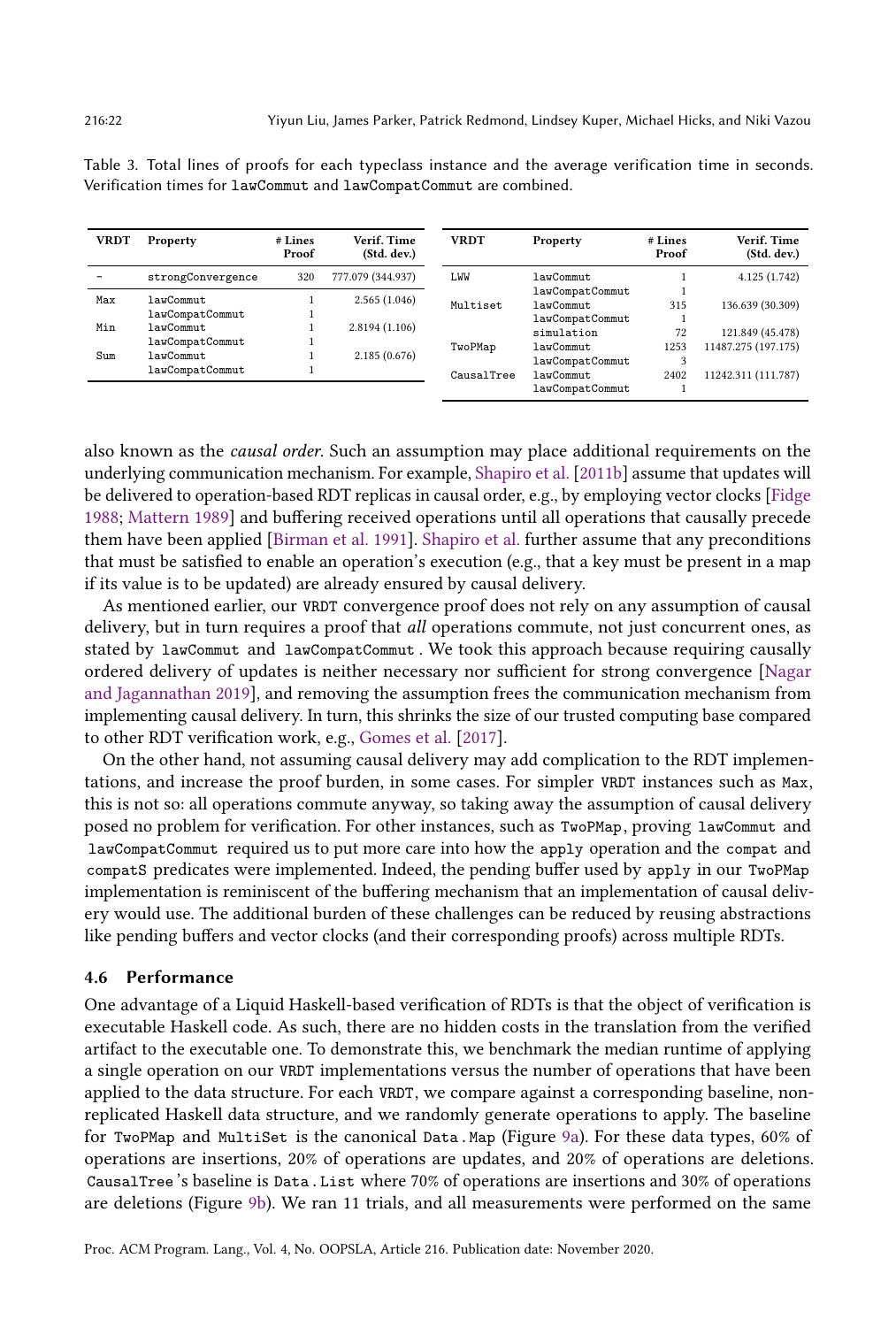<span id="page-22-1"></span>

(a) Comparison between the TwoPMap and MultiSet (b) Comparison between the CausalTree VRDT imple-VRDT implementations and the Data.Map baseline. mentation and the Data.List baseline.

Fig. 9. Median time per operation vs. the number of operations applied to the data structure, over 11 trials.

machine as described previously in Section [2.3.](#page-7-0) The slowdown from the Haskell baseline amounts to the cost of the extra bookkeeping operations required by the RDTs, e.g., the maintenance of the tombstone and pending queue in TwoPMap. We also ran experiments on Min, Max, Sum, and LWW, and the per-operation costs were a constant 80ns; no extra bookkeeping is required for these RDTs.

#### <span id="page-22-0"></span>4.7 Applications

We built two realistic applications that are backed by VRDT instances: a shared event planner and a collaborative text editor. We close out this section by briefly describing these applications and some of the other infrastructure we built beyond VRDTs to put them together.

Message delivery and UI components. Both of our applications build on Haskell libraries we developed for message delivery and user interfaces. In particular, we developed a message delivery client and server to broadcast un-ordered messages from each client to all other clients. We implemented the server using the servant library with HTTP endpoints for sending messages to broadcast and for listening to a stream of messages from other clients. For the client, we developed an application programming interface (API) which transparently handles network disconnections by buffering and re-sending outgoing messages, abstracting away network interruptions.

```
type Recv a = (Either String <math>a \rightarrow 10</math>())type Send a = (a \rightarrow 10)run :: Serialize op \Rightarrow ServerSettings \rightarrow Recv op \rightarrow IO (Send op)
```
The (simplified) client API entry point is run, which establishes and manages the connection to a server. Applications provide a function that is called whenever a message is received, and run produces a function that applications use to send messages.

Our user interface library is based around functional reactive programming (FRP), a programming paradigm that models values that change over time [\[Elliott and Hudak 1997\]](#page-27-10). FRP values are either continuous, called behaviors, or discrete, called events. We treat replicated data types as FRP values whose state changes as a result of actions by the local user or update messages from a remote replica. We use Reflex<sup>[3](#page-22-2)</sup>, a Haskell FRP library, to integrate FRP applications with our message delivery system. Any VRDT instance whose operations can be marshalled and sent over a network, e.g., as JSON, can be used as the state of these distributed applications. We provide the below library function, which internally calls the client API to connect a FRP application client to the server.

<span id="page-22-2"></span><sup>3</sup><https://reflex-frp.org/>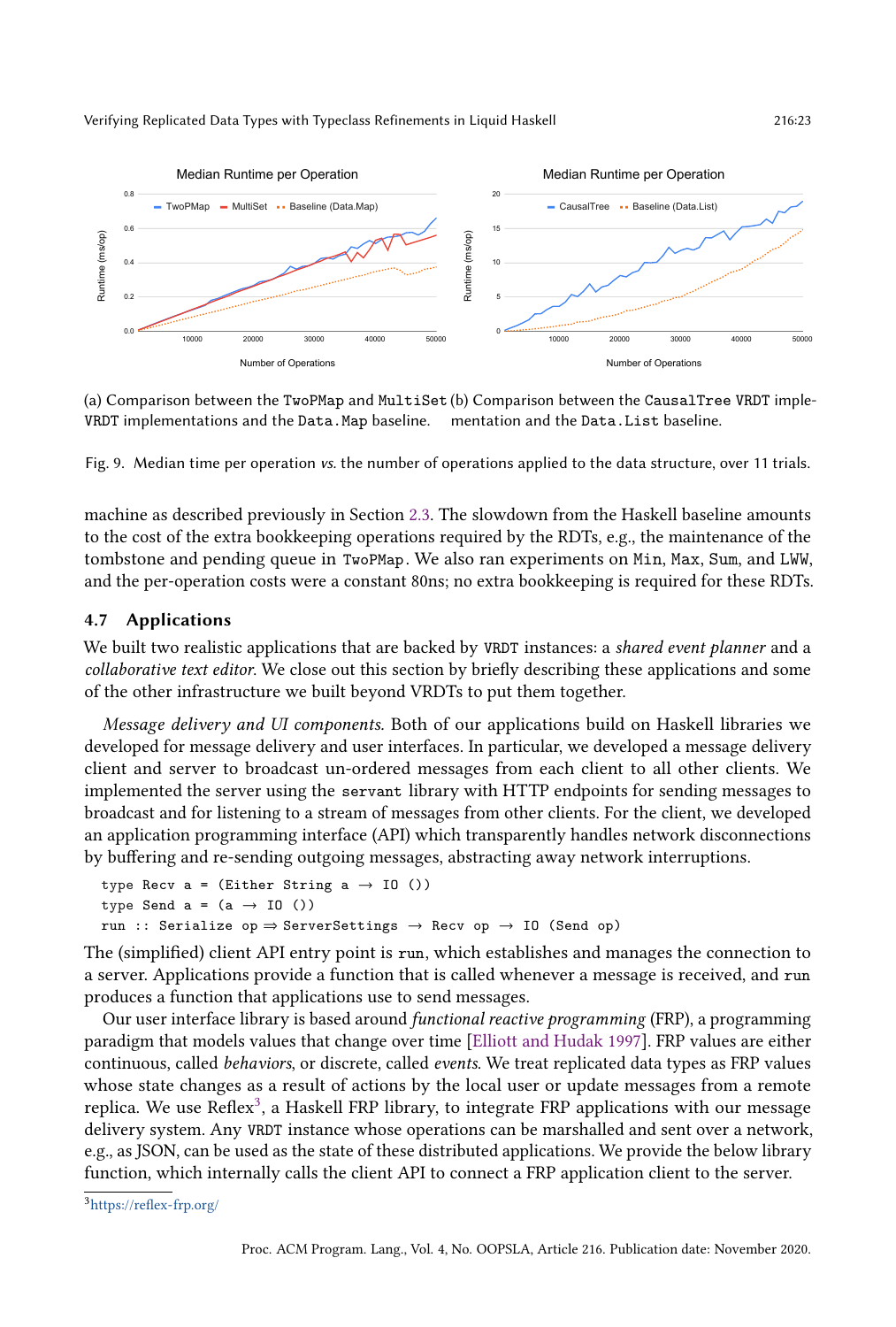```
connectToStore :: (VRDT a, Serialize (Op a), MonadIO m)
                   \Rightarrow ServerSettings \rightarrow a \rightarrow Event (Op a) \rightarrow m (Dynamic a)
```
connectToStore takes the settings of the server to connect to and an initial state. It also receives an Event of Ops. Any time the FRP client performs an operation, the event fires and this function sends the operation to the server. Dynamic is a special Reflex type that is both an event and a behavior. Whenever its value changes, an event fires as well. Since connectToStore returns a Dynamic of the current state, the FRP application automatically updates its interface whenever an operation is received and applied to the VRDT state.

Event planner. Our shared event planner application allows multiple users to create and manage calendar events and RSVP to event invitations. The planner's state (TwoPMap UniqueId Event) is a two-phase map where elements are the VRDT automatically derived from the Event type described in Figure [7.](#page-19-1) UniqueId is a pair of ClientId and an integer that is always incremented locally by the client application. It is used to ensure that the keys are unique as required by TwoPMap. The event planner has a terminal interface that supports viewing the list of events, creating events, updating events, and displaying event details. Since the application's state is a VRDT instance, updates are quickly displayed on all clients once they receive the corresponding operations. In this application, 12 lines of code define the types associated with the application's state, and one line of code invokes Template Haskell to generate the operation type for Event and its VRDT instance. The rest of the 400 lines of code in the application implement the user interface. The small amount of code necessary for managing replicated data highlights how VRDTs make it easy to build a distributed application.

Collaborative text editor. Our collaborative text editor represents the state of the text document being edited as a CausalTree . The majority of the code in the text editor (278 lines, out of roughly 350) is the causalTreeInput function, which has the following signature:

causalTreeInput :: Dynamic (CausalTree id Char)  $\rightarrow$  Widget (Event (Op (CausalTree id Char)))

causalTreeInput creates a Reflex Widget that builds a text box in the terminal interface that displays the contents of the CausalTree , handles scrolling, and processes keystrokes by the user. It takes a Dynamic of the CausalTree as input so that the view is updated when operations from the network are received. It returns an Event of CausalTree operations that fires whenever keystrokes update the state of the document.

# <span id="page-23-0"></span>5 RELATED WORK

# 5.1 Class Specifications in Object Oriented Languages

Verification-friendly, object-oriented languages, including Spec# [\[Barnett et al.](#page-27-11) [2005\]](#page-27-11), Larch [\[Guttag](#page-28-13) [et al.](#page-28-13) [1985\]](#page-28-13), and Dafny [\[Leino 2010\]](#page-28-14), permit specification and verification of class invariants. Such invariants are encoded as postconditions to class constructors and as pre- and postconditions to methods. Unlike with typeclasses, these languages offer no automated resolution of class instances.

Scala, closer to our work, has typeclass-like features with expressive specifications at the cost of potentially diverging resolution. Using the trait syntax one can define what amounts to a typeclass, as a set of behaviors (akin to Haskell methods) and their type specifications. Using the given syntax, one can define trait instances [\[Team 2020\]](#page-29-12). Implicit arguments are used to express Haskell-style type class constraints and thus enable the usage of the trait behaviors. The Scala compiler resolves the implicits to given instances via implicit resolution [\[Odersky et al.](#page-28-15) [2017\]](#page-28-15). Because Scala's type system is so expressive, implicit resolution could be incoherent and diverging. To enforce coherence the compiler uses a disambiguation scheme that relies on a user-provided ranking (ğ3.5 of [Odersky et al.](#page-28-15) [\[2017\]](#page-28-15)). Implicit resolution can diverge in theory (ğ4 of [Odersky](#page-28-15)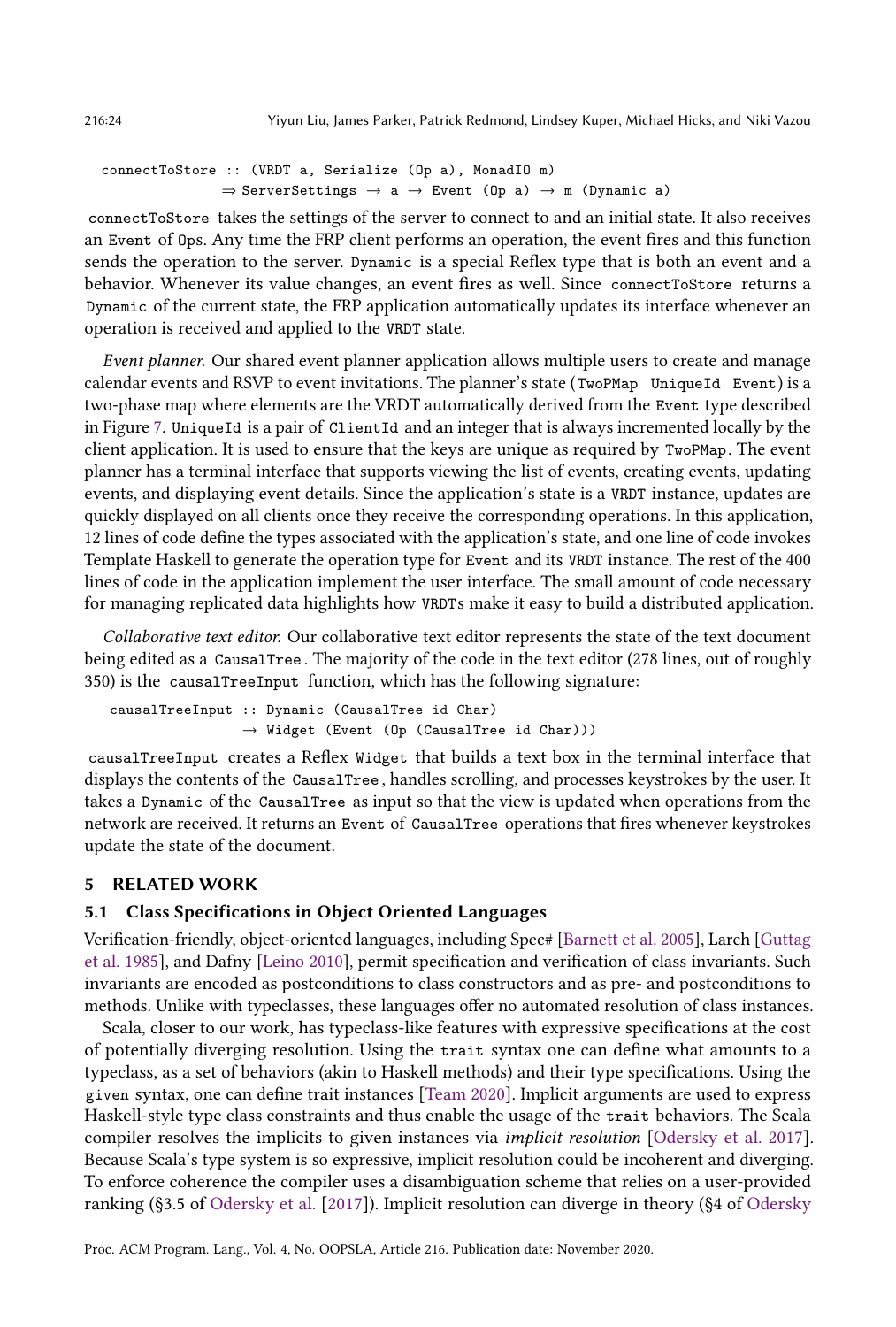[et al.](#page-28-15) [\[2017\]](#page-28-15)) but is prevented in practice by employing various heuristics (e.g., breaking infinite loops after five steps), at the cost of potentially brittle results.

### <span id="page-24-1"></span>5.2 Verification of Haskell's Typeclass Laws

Verification of inductive properties, including per-instance typeclass laws, is possible in Haskell using dependently typed features [\[Eisenberg 2016;](#page-27-12) [Weirich et al.](#page-29-13) [2019;](#page-29-13) [Xie et al.](#page-29-14) [2019;](#page-29-14) [McBride](#page-28-16) [2002\]](#page-28-16). In work closely related to ours, [Scott and Newton](#page-29-15) [\[2019\]](#page-29-15) verify algebraic laws of typeclasses using a singletons encoding of dependent types [\[Eisenberg and Weirich 2012\]](#page-27-13), and they employ generic programming to greatly reduce the proof burden. Even though their generic boilerplate technique is very effective for verifying typeclass instances, it is unclear how the encoding of typeclass laws interacts with the Haskell code that uses those instances. In our approach, typeclass laws are expressed as refinement types and smoothly co-exist with refinement type specifications of clients of typeclass methods. In fact, [Scott and Newton](#page-29-15) initially attempted to use Liquid Haskell, but at the time it was impossible since there was no support for refinement types on typeclasses.

Haskell researchers have developed various techniques outside of Haskell itself to increase their confidence that typeclass laws actually hold. For example, [Jeuring et al.](#page-28-17) [\[2012\]](#page-28-17) and [Claessen and](#page-27-14) [Hughes](#page-27-14) [\[2011\]](#page-27-14) used QuickCheck, the property-based random testing tool, to falsify typeclass laws. Zeno [\[Sonnex et al.](#page-29-16) [2012\]](#page-29-16) and HERMIT [\[Farmer et al.](#page-27-15) [2015\]](#page-27-15) generate typeclass law proofs by term rewriting while HALO [\[Vytiniotis et al.](#page-29-17) [2013\]](#page-29-17) uses an axiomatic encoding to verify Haskell contracts. HipSpec [\[Arvidsson et al.](#page-27-16) [2016;](#page-27-16) [Claessen et al.](#page-27-17) [2012\]](#page-27-17) reduces typeclass laws to an external, automated-over-induction theorem prover. hs-to-coq [\[Spector-Zabusky et al.](#page-29-18) [2018\]](#page-29-18) converts Haskell typeclasses and instances to equivalent ones in Coq which can then be proved to satisfy the respective laws.

Compared to these approaches, our technique has three main advantages. First, our proofs are Haskell programs, highly automated by SMT and PLE; unlike the other approaches, when proof automation fails, the user does not need to debug the external solver. Second, our proofs co-exist and interact with non-typeclass-specific Haskell code, so Haskell functions can use class laws to prove further properties (as in the assoc2 example of Section [2.2\)](#page-5-0). Finally, our within-Haskell verification approach gives the developer the ability to distinguish between verified and original (i.e., non-verified) typeclasses (as in the Semigroup example of Section [2.2\)](#page-5-0) and the flexibility to only use verified methods on critical code fragments, thus saving verification time.

### <span id="page-24-0"></span>5.3 Type System Expressiveness vs. Coherence of Elaboration

Typeclasses have been adopted by PureScript [\[Freeman 2017\]](#page-27-18) and have inspired related abstractions in many programming languages, including SML's modules [\[MacQueen 1984;](#page-28-6) [Dreyer et al.](#page-27-19) [2007\]](#page-27-19) and Rust's traits [\[Team Mozilla Research 2017\]](#page-29-19). These languages (like vanilla Haskell) are not designed for proving rich logical properties, e.g., by making use of dependent types. But such simpler type systems make it possible to implement coherent typeclass resolution; for Haskell in particular, [Bottu et al.](#page-27-2) [\[2019\]](#page-27-2) prove coherence of GHC's elaboration by showing global uniqueness of dictionary creations. Coherence means that decisions made by typeclass elaboration cannot change the runtime semantics of the program, making it easier to reason about.

Fully dependently-typed languages such as Coq [\[Sozeau and Oury 2008\]](#page-29-20), Isabelle [\[Haftmann and](#page-28-18) [Wenzel 2006\]](#page-28-18), Agda [\[Devriese and Piessens 2011\]](#page-27-20), Lean [\[de Moura et al.](#page-27-21) [2015\]](#page-27-21), and  $F^{\star}$  [\[Martínez](#page-28-19) [et al.](#page-28-19) [2019\]](#page-28-19) permit proofs of rich logical properties, and also support typeclasses. However, to maximize expressiveness, their typeclass resolution procedures can end up being divergent or incoherent. For example, in Coq's typeclasses [\[Sozeau and Oury 2008\]](#page-29-20), instantiation can diverge and is not guaranteed to be coherent since it is not always possible to decide whether two instances overlap [\[Lampropoulos and Pierce 2018\]](#page-28-20).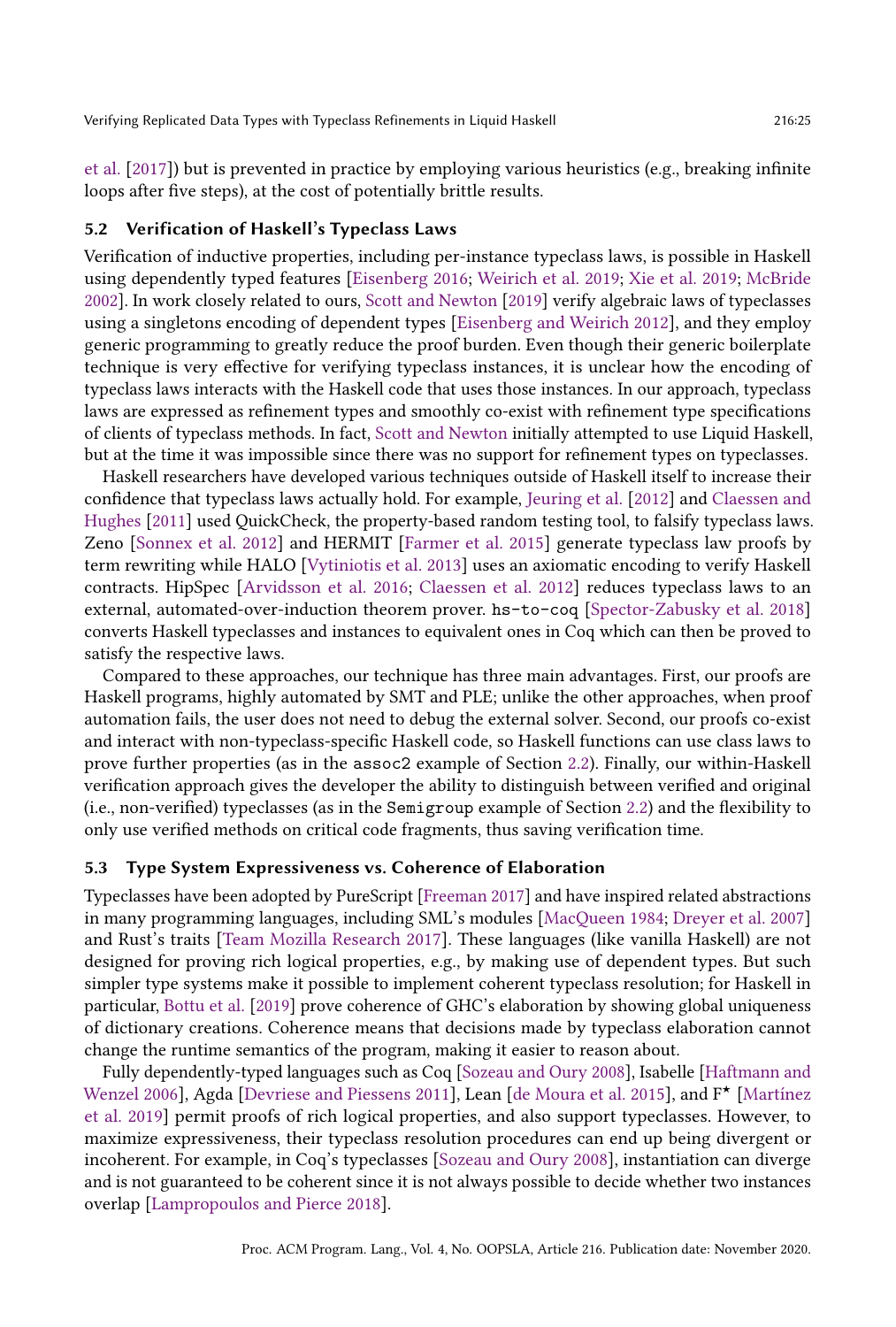In our work, we attempt to strike a balance between these two extremes. We use Liquid Haskell's expressiveness to prove typeclass properties, while we use GHC's less expressive type system to perform resolution. This design precludes having distinct typeclasses for two refined types that have the same base type, but this limitation is easily overcome by using newtype to give distinct names to the two refined types, as we saw at the end of Section [2.2.](#page-5-0) Moreover, our design confers two nice benefits. First, we reuse GHC's mature elaboration implementation. More importantly, using elaboration on the coherent [\[Bottu et al.](#page-27-2) [2019\]](#page-27-2), less expressive type system of Haskell, we break the dilemma between expressiveness of the type system and coherence of elaboration.

# <span id="page-25-0"></span>5.4 Verifying Replicated Data Types

No verification can take place without a specification, and precisely specifying the behavior of replicated data types is a significant challenge in itself. Most work proposing new designs and implementations of replicated data structures (e.g., [\[Shapiro et al.](#page-29-6) [2011b](#page-29-6)[,a;](#page-29-7) [Roh et al.](#page-28-2) [2011\]](#page-28-2)) does not provide formal specifications. An exception is [Attiya et al.'](#page-27-6)s work [\[2016\]](#page-27-6), which precisely specifies a replicated list object and gives a (non-mechanized) correctness proof.

[Burckhardt et al.](#page-27-22) [\[2014\]](#page-27-22) proposed a comprehensive framework for formally specifying and verifying the correctness of RDTs, using an approach inspired by axiomatic specifications of weak shared-memory models. Although it is not obvious how to automate [Burckhardt et al.'](#page-27-22)s verification approach, the Quelea [\[Sivaramakrishnan et al.](#page-29-21) [2015\]](#page-29-21) programming model uses the [Burckhardt et al.](#page-27-22) specification framework as a contract language embedded in Haskell that allows programmers to attach axiomatic contracts to RDT operations; an SMT solver analyzes these contracts and determines the weakest consistency level at which an operation can be executed while satisfying its contract. $4$  [Gotsman et al.](#page-27-23) [\[2016\]](#page-27-23) develop an SMT-automatable proof rule that can establish whether a particular choice of consistency guarantees for operations on RDTs is enough to ensure preservation of a given application-level data integrity invariant. This approach is implemented in [Najafzadeh et al.'](#page-28-21)s CISE tool. [Houshmand and Lesani'](#page-28-22)s Hamsaz system [\[2019\]](#page-28-22) improves on CISE by automatically synthesizing a conflict relation that specifies which operations conflict with each other (whereas this conflict relation has to be provided as input to CISE).

Unlike our approach, tools like Quelea, CISE, and Hamsaz do not, in and of themselves, prove correctness properties of RDT implementations, e.g., strong convergence of replicas. Rather, they determine whether or not it is safe to execute a given RDT operation under the assumption that that replicas satisfy a given consistency policy (in the case of Quelea), or whether or not an applicationlevel invariant will be satisfied, given the consistency policies satisfied by individual operations (in the case of CISE and Hamsaz). The goals of these lines of work are therefore complementary to ours: we *prove* a property of RDT implementations (strong convergence) that such tools could then leverage as an assumption to prove application-level properties, e.g., that a replicated bank account never has a negative balance. Verification of these application-level properties is important because CRDT correctness alone is not enough to ensure application correctness. (Of course, it would also be possible to prove such application-level properties directly in Liquid Haskell as well.)

Other works [\[Zeller et al.](#page-29-22) [2014;](#page-29-22) [Nair et al.](#page-28-23) [2020;](#page-28-23) [Gomes et al.](#page-27-7) [2017;](#page-27-7) [Nagar and Jagannathan](#page-28-12) [2019\]](#page-28-12) directly address proving the correctness of RDT implementations. [Zeller et al.](#page-29-22) [\[2014\]](#page-29-22) specify and prove SC and SEC for a variety of state-based counter, register, and set CRDTs using the Isabelle/HOL proof assistant. [Nair et al.](#page-28-23) [\[2020\]](#page-28-23) present an automatic, SMT-based verification tool

Proc. ACM Program. Lang., Vol. 4, No. OOPSLA, Article 216. Publication date: November 2020.

<span id="page-25-1"></span><sup>4</sup> Implementation-wise, in contrast to our approach which uses Liquid Haskell's solver-aided type system, Quelea is implemented in Haskell by directly querying the underlying SMT solver through the Z3 Haskell bindings at compile time, via Template Haskell.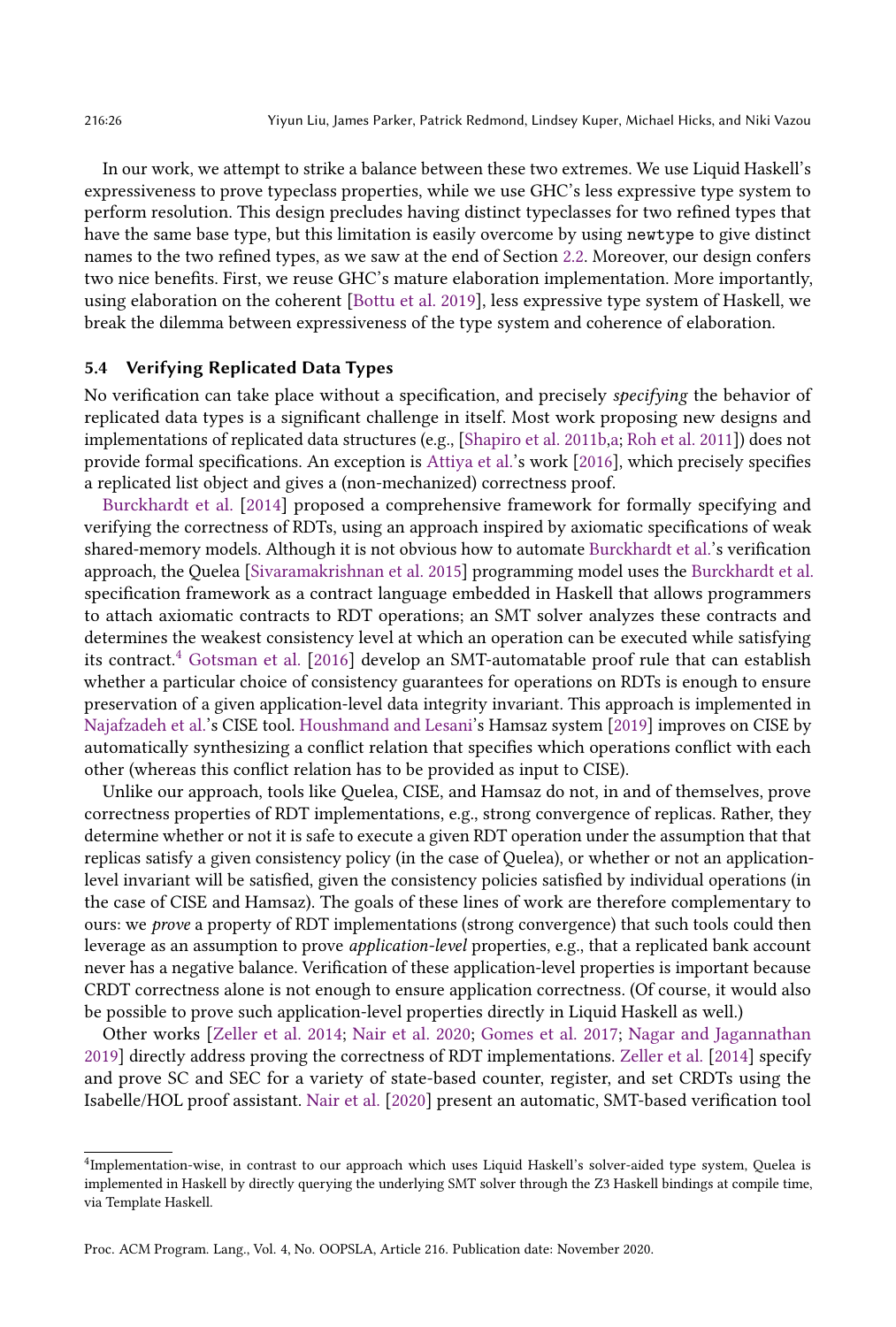for specifying state-based CRDTs and verifying application-level properties of them. Neither [Zeller](#page-29-22) [et al.](#page-29-22) nor [Nair et al.](#page-28-23) consider operation-based CRDTs, the focus of this paper.

[Gomes et al.](#page-27-7) [\[2017\]](#page-27-7) also use Isabelle/HOL to prove SC and SEC; like us, they focus on operationbased CRDTs. In addition to proving that RDT operations commute for three operation-based CRDTs-Shapiro et al.'s counters and observed-remove sets, and [Roh et al.'](#page-28-2)s replicated growable arrays [\[2011\]](#page-28-2)–Gomes et al. formalize in Isabelle/HOL a network model in which messages may be lost and replicas may crash, and prove that SC and SEC hold (under any behavior of the network model). Although one can extract executable implementations from Isabelle, our semi-automated approach has the advantage that the programmer can write, and use, mechanically verified RDT implementations without ever leaving Haskell. [Gomes et al.](#page-27-7) bake causal delivery of updates into their network model (following [Shapiro et al.](#page-29-6) [\[2011b\]](#page-29-6), who assume causal delivery of updates in their proof of SEC for operation-baesd CRDTs); however, we observe that causal delivery is neither necessary nor sufficient to guarantee strong convergence [\[Nagar and Jagannathan 2019\]](#page-28-12).

[Nagar and Jagannathan](#page-28-12) [\[2019\]](#page-28-12) address the question of automatically verifying strong convergence of various operation-based CRDTs (sets, lists, graphs) under different consistency policies provided by the underlying data store. They develop an SMT-automatable proof rule to show that all pairs of operations either commute or are guaranteed by the consistency policy to be applied in a given order. Given a CRDT specification, their framework will determine which consistency policy is required for that CRDT. Their CRDT specifications are written in an abstract specification language designed to correspond to the first-order logic theories that SMT solvers support, whereas our verified RDTs are running Haskell code, directly usable in real applications.

# 6 CONCLUSION

We have presented an extension of Liquid Haskell to allow refinement types on typeclasses. Clients of a typeclass may assume its methods' refinement predicates hold, while instances of the typeclass are obligated to prove that they do. Implementing this extension was challenged by the fact that Liquid Haskell verifies properties of Core, the intermediate representation of the Glasgow Haskell Compiler, but typeclasses are replaced with dictionaries (records of functions) during translation to Core. Our implementation expands the interaction between Liquid Haskell and GHC to carry over refinements to those dictionaries during verification, and does so in a way that takes advantage of Haskell's typeclass resolution procedure being coherent. We have carried out two case studies to demonstrate the utility of our extension. First, we have used typeclass refinements to encode the algebraic laws for the Semigroup , Monoid, Functor, Applicative , and Monad standard typeclasses, and verified these properties hold of many of their instances. Second, we have used our extension to construct a platform for for distributed applications based on replicated data types. We define a typeclass whose Liquid Haskell type captures the mathematical properties of RDTs needed to prove the property of strong convergence; implement several instances of this typeclass; and use them to build two substantial applications.

### ACKNOWLEDGMENTS

We thank José Calderón for connecting the UCSC and the UMD/IMDEA teams. This material is based upon work supported by the National Science Foundation under Grant Nos. CNS-1563722 and CNS-1801545; by the Defense Advanced Research Projects Agency (DARPA) under Contract No FA8750-16-C-0022; by Comunidad de Madrid BLOQUESCM project No S2018/TCS-4339 and Attractión de Talento No 2019-T2/TIC-13455; and by gifts from Google and Amazon Web Services. Any opinions, findings, conclusions or recommendations expressed in this material are those of the authors and do not necessarily reflect the views of the sponsoring organizations.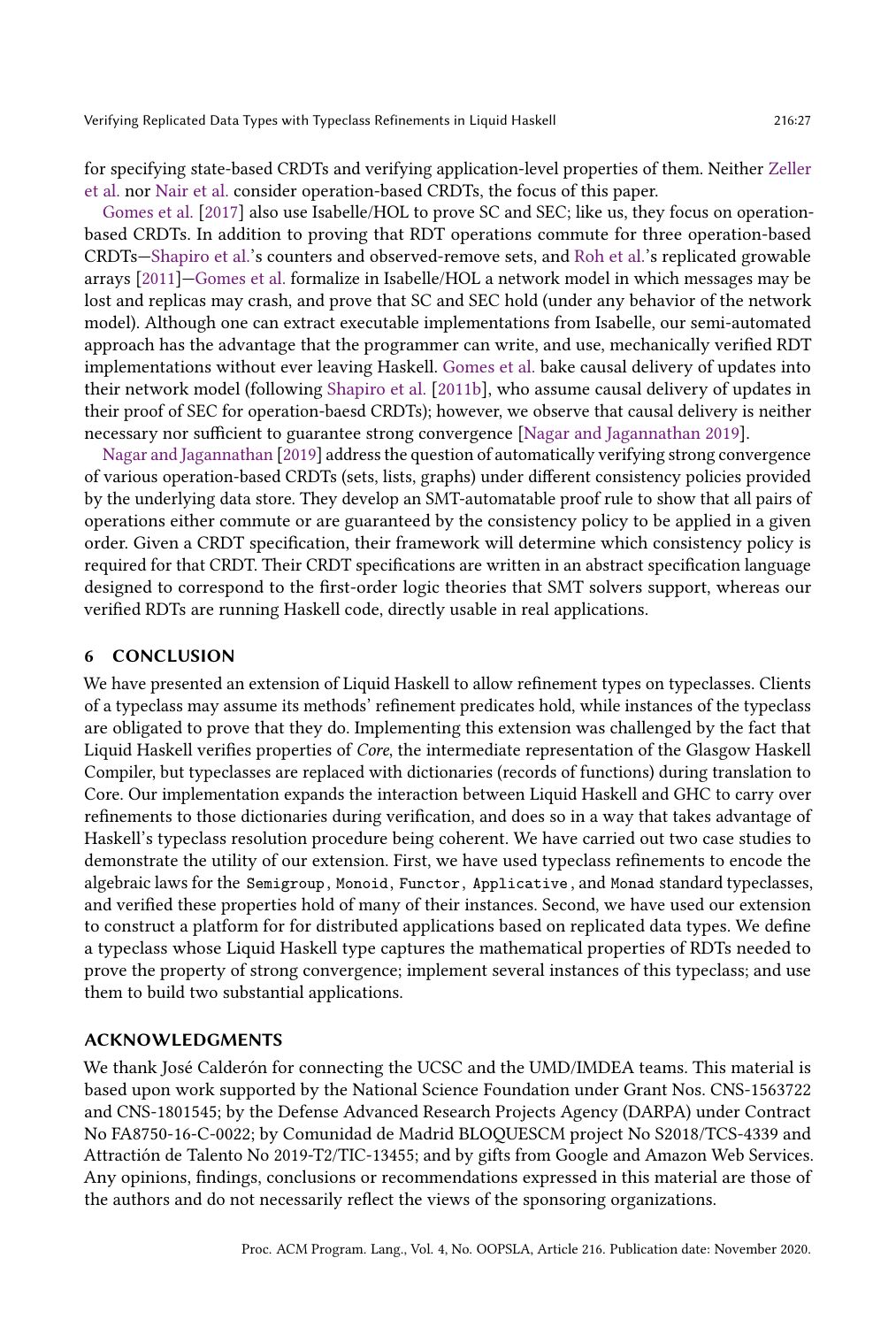### REFERENCES

- <span id="page-27-5"></span>Mehdi Ahmed-Nacer, Claudia-Lavinia Ignat, Gérald Oster, Hyun-Gul Roh, and Pascal Urso. 2011. Evaluating CRDTs for Real-Time Document Editing. In Proceedings of the 11th ACM Symposium on Document Engineering (Mountain View, California, USA) (DocEng '11). Association for Computing Machinery, New York, NY, USA, 103-112. [https:](https://doi.org/10.1145/2034691.2034717) [//doi.org/10.1145/2034691.2034717](https://doi.org/10.1145/2034691.2034717)
- <span id="page-27-16"></span>Andreas Arvidsson, Moa Johansson, and Robin Touche. 2016. Proving Type Class Laws for Haskell. In International Symposium on Trends in Functional Programming. Springer, 61-74.
- <span id="page-27-6"></span>Hagit Attiya, Sebastian Burckhardt, Alexey Gotsman, Adam Morrison, Hongseok Yang, and Marek Zawirski. 2016. Specification and Complexity of Collaborative Text Editing. In Proceedings of the 2016 ACM Symposium on Principles of Distributed Computing (Chicago, Illinois, USA) (PODC '16). ACM, New York, NY, USA, 259-268. [https:](https://doi.org/10.1145/2933057.2933090) [//doi.org/10.1145/2933057.2933090](https://doi.org/10.1145/2933057.2933090)
- <span id="page-27-11"></span>Mike Barnett, K. Rustan M. Leino, and Wolfram Schulte. 2005. The Spec# Programming System: An Overview. In Construction and Analysis of Safe, Secure, and Interoperable Smart Devices, Gilles Barthe, Lilian Burdy, Marieke Huisman, Jean-Louis Lanet, and Traian Muntean (Eds.). Springer Berlin Heidelberg, Berlin, Heidelberg, 49-69.
- <span id="page-27-4"></span>Clark Barrett, Aaron Stump, Cesare Tinelli, et al. 2010. The smt-lib standard: Version 2.0. In Proceedings of the 8th international workshop on satisfiability modulo theories (Edinburgh, England), Vol. 13. 14.
- <span id="page-27-9"></span>Ken Birman, André Schiper, and Pat Stephenson. 1991. Lightweight Causal and Atomic Group Multicast. ACM Transactions on Computer Systems 9 (08 1991), 272-. <https://doi.org/10.1145/128738.128742>
- <span id="page-27-2"></span>Gert-Jan Bottu, Ningning Xie, Koar Marntirosian, and Tom Schrijvers. 2019. Coherence of Type Class Resolution. Proc. ACM Program. Lang. 3, ICFP, Article Article 91 (July 2019), 28 pages.
- <span id="page-27-22"></span>Sebastian Burckhardt, Alexey Gotsman, Hongseok Yang, and Marek Zawirski. 2014. Replicated Data Types: Specification, Verification, Optimality. In Proceedings of the 41st ACM SIGPLAN-SIGACT Symposium on Principles of Programming Languages (San Diego, California, USA) (POPL '14). Association for Computing Machinery, New York, NY, USA, 271-284. <https://doi.org/10.1145/2535838.2535848>
- <span id="page-27-14"></span>Koen Claessen and John Hughes. 2011. QuickCheck: a lightweight tool for random testing of Haskell programs. Acm sigplan notices 46, 4 (2011), 53-64.
- <span id="page-27-17"></span>Koen Claessen, Moa Johansson, Dan Rosén, and Nicholas Smallbone. 2012. HipSpec: Automating Inductive Proofs of Program Properties.. In ATx/WInG at IJCAR. 16-25.
- <span id="page-27-0"></span>Robert L Constable and Scott Fraser Smith. 1987. Partial objects in constructive type theory. Technical Report. Cornell University.
- <span id="page-27-3"></span>Leonardo De Moura and Nikolaj Bjørner. 2008. Z3: An efficient SMT solver. In International conference on Tools and Algorithms for the Construction and Analysis of Systems. Springer, 337-340.
- <span id="page-27-21"></span>Leonardo de Moura, Soonho Kong, Jeremy Avigad, Floris Van Doorn, and Jakob von Raumer. 2015. The Lean theorem prover (system description). In International Conference on Automated Deduction. Springer, 378-388.
- <span id="page-27-20"></span>Dominique Devriese and Frank Piessens. 2011. On the bright side of type classes: instance arguments in Agda. ACM SIGPLAN Notices 46, 9 (2011), 143-155.
- <span id="page-27-19"></span>Derek Dreyer, Robert Harper, Manuel M. T. Chakravarty, and Gabriele Keller. 2007. Modular Type Classes. SIGPLAN Not. 42, 1 (Jan. 2007), 63-70. <https://doi.org/10.1145/1190215.1190229>
- <span id="page-27-12"></span>Richard A. Eisenberg. 2016. Dependent Types in Haskell: Theory and Practice. CoRR abs/1610.07978 (2016). arXiv[:1610.07978](https://arxiv.org/abs/1610.07978) <http://arxiv.org/abs/1610.07978>
- <span id="page-27-13"></span>Richard A. Eisenberg and Stephanie Weirich. 2012. Dependently Typed Programming with Singletons. SIGPLAN Not. 47, 12 (Sept. 2012), 117-130. <https://doi.org/10.1145/2430532.2364522>
- <span id="page-27-10"></span>Conal Elliott and Paul Hudak. 1997. Functional Reactive Animation. In International Conference on Functional Programming. <http://conal.net/papers/icfp97/>
- <span id="page-27-15"></span>Andrew Farmer, Neil Sculthorpe, and Andy Gill. 2015. Reasoning with the HERMIT: Tool Support for Equational Reasoning on GHC Core Programs. SIGPLAN Not. 50, 12 (Aug. 2015), 23-34. <https://doi.org/10.1145/2887747.2804303>
- <span id="page-27-8"></span>C. J. Fidge. 1988. Timestamps in message-passing systems that preserve the partial ordering. Proceedings of the 11th Australian Computer Science Conference 10, 1 (1988), 56-66. <http://sky.scitech.qut.edu.au/~fidgec/Publications/fidge88a.pdf>
- <span id="page-27-18"></span>Phil Freeman. 2017. PureScript by Example. <https://doi.org/10.1145/2887747.2804303>
- <span id="page-27-1"></span>GHC 2020. GHC: The Glasgow Haskell compiler. [https://www.haskell.org/ghc/.](https://www.haskell.org/ghc/)
- <span id="page-27-7"></span>Victor B. F. Gomes, Martin Kleppmann, Dominic P. Mulligan, and Alastair R. Beresford. 2017. Verifying Strong Eventual Consistency in Distributed Systems. Proc. ACM Program. Lang. 1, OOPSLA, Article 109 (Oct. 2017), 28 pages. [https:](https://doi.org/10.1145/3133933) [//doi.org/10.1145/3133933](https://doi.org/10.1145/3133933)
- <span id="page-27-23"></span>Alexey Gotsman, Hongseok Yang, Carla Ferreira, Mahsa Najafzadeh, and Marc Shapiro. 2016. 'Cause I'm Strong Enough: Reasoning about Consistency Choices in Distributed Systems. In Proceedings of the 43rd Annual ACM SIGPLAN-SIGACT Symposium on Principles of Programming Languages (St. Petersburg, FL, USA) (POPL '16). Association for Computing Machinery, New York, NY, USA, 371-384. <https://doi.org/10.1145/2837614.2837625>

Proc. ACM Program. Lang., Vol. 4, No. OOPSLA, Article 216. Publication date: November 2020.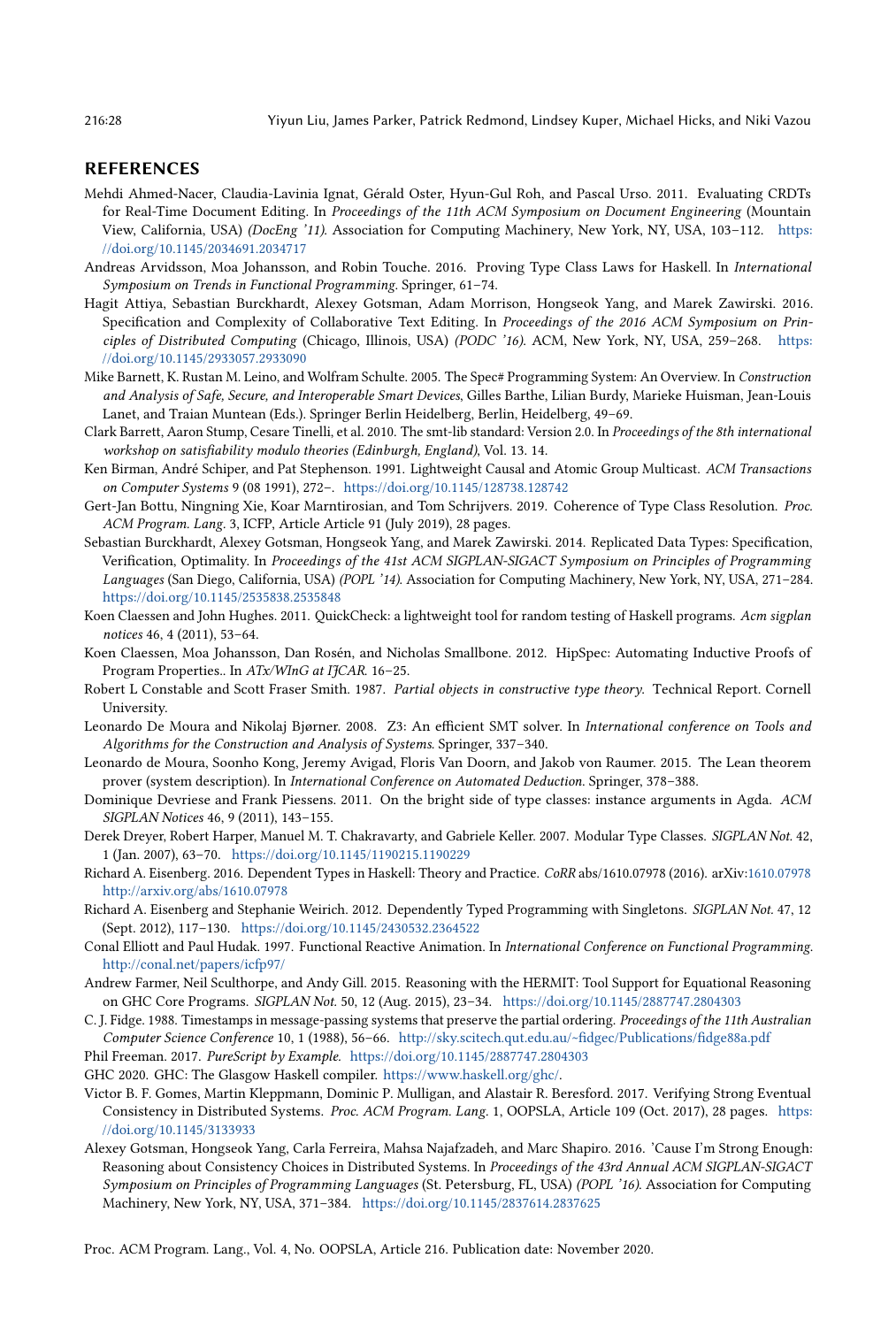- <span id="page-28-3"></span>Victor Grishchenko. 2010. Deep Hypertext with Embedded Revision Control Implemented in Regular Expressions. In Proceedings of the 6th International Symposium on Wikis and Open Collaboration (Gdansk, Poland) (WikiSym '10). Association for Computing Machinery, New York, NY, USA, Article 3, 10 pages. <https://doi.org/10.1145/1832772.1832777>
- <span id="page-28-13"></span>John Guttag, James Horning, and Jeannette Wing. 1985. The Larch Family of Specification Languages. Software, IEEE 2 (10 1985), 24-36. <https://doi.org/10.1109/MS.1985.231756>
- <span id="page-28-18"></span>Florian Haftmann and Makarius Wenzel. 2006. Constructive type classes in Isabelle. In International Workshop on Types for Proofs and Programs. Springer, 160-174.
- <span id="page-28-22"></span>Farzin Houshmand and Mohsen Lesani. 2019. Hamsaz: Replication Coordination Analysis and Synthesis. Proc. ACM Program. Lang. 3, POPL, Article 74 (Jan. 2019), 32 pages. <https://doi.org/10.1145/3290387>
- <span id="page-28-17"></span>Johan Jeuring, Patrik Jansson, and Cláudio Amaral. 2012. Testing type class laws. In Proceedings of the 2012 Haskell Symposium. 49-60.
- <span id="page-28-9"></span>Martin Kleppmann and Alastair R Beresford. 2017. A conflict-free replicated JSON datatype. IEEE Transactions on Parallel and Distributed Systems 28, 10 (2017), 2733-2746.
- <span id="page-28-10"></span>Leslie Lamport. 1978. Time, Clocks, and the Ordering of Events in a Distributed System. Commun. ACM 21, 7 (July 1978), 558-565. <https://doi.org/10.1145/359545.359563>
- <span id="page-28-20"></span>Leonidas Lampropoulos and Benjamin C. Pierce. 2018. QuickChick: Property-Based Testing in Coq.
- <span id="page-28-14"></span>K. Rustan M. Leino. 2010. Dafny: An Automatic Program Verifier for Functional Correctness. In Proceedings of the 16th International Conference on Logic for Programming, Artificial Intelligence, and Reasoning (Dakar, Senegal) (LPAR'10). Springer-Verlag, Berlin, Heidelberg, 348-370.
- <span id="page-28-4"></span>K Rustan M Leino and Clément Pit-Claudel. 2016. Trigger selection strategies to stabilize program verifiers. In International Conference on Computer Aided Verification. Springer, 361-381.
- <span id="page-28-6"></span>David MacQueen. 1984. Modules for Standard ML. In Proceedings of the 1984 ACM Symposium on LISP and functional programming. 198-207.
- <span id="page-28-19"></span>Guido Martínez, Danel Ahman, Victor Dumitrescu, Nick Giannarakis, Chris Hawblitzel, Cătălin Hriţcu, Monal Narasimhamurthy, Zoe Paraskevopoulou, Clément Pit-Claudel, Jonathan Protzenko, et al. 2019. Meta-F\*: Proof Automation with SMT, Tactics, and Metaprograms. In European Symposium on Programming. 30-59.
- <span id="page-28-11"></span>Friedemann Mattern. 1989. Virtual Time and Global States of Distributed Systems. In Proc. Workshop on Parallel and Distributed Algorithms, Cosnard M. et al. (Ed.). North-Holland / Elsevier, 215-226. (Reprinted in: Z. Yang, T.A. Marsland (Eds.), "Global States and Time in Distributed Systems", IEEE, 1994, pp. 123-133.).
- <span id="page-28-16"></span>Conor McBride. 2002. Faking it Simulating dependent types in Haskell. Journal of functional programming 12, 4-5 (2002),  $375 - 392.$
- <span id="page-28-12"></span>Kartik Nagar and Suresh Jagannathan. 2019. Automated Parameterized Verification of CRDTs. In Computer Aided Verification, Isil Dillig and Serdar Tasiran (Eds.). Springer International Publishing, Cham, 459-477.
- <span id="page-28-23"></span>Sreeja S. Nair, Gustavo Petri, and Marc Shapiro. 2020. Proving the Safety of Highly-Available Distributed Objects. In Programming Languages and Systems, Peter Müller (Ed.). Springer International Publishing, Cham, 544-571.
- <span id="page-28-21"></span>Mahsa Najafzadeh, Alexey Gotsman, Hongseok Yang, Carla Ferreira, and Marc Shapiro. 2016. The CISE Tool: Proving Weakly-Consistent Applications Correct. In Proceedings of the 2nd Workshop on the Principles and Practice of Consistency for Distributed Data (London, United Kingdom) (PaPoC '16). Association for Computing Machinery, New York, NY, USA, Article 2, 3 pages. <https://doi.org/10.1145/2911151.2911160>
- <span id="page-28-15"></span>Martin Odersky, Olivier Blanvillain, Fengyun Liu, Aggelos Biboudis, Heather Miller, and Sandro Stucki. 2017. Simplicitly: Foundations and Applications of Implicit Function Types. Proc. ACM Program. Lang. 2, POPL, Article Article 42 (Dec. 2017), 29 pages. <https://doi.org/10.1145/3158130>
- <span id="page-28-7"></span>Gérald Oster, Pascal Urso, Pascal Molli, and Abdessamad Imine. 2006. Data Consistency for P2P Collaborative Editing. In Proceedings of the 2006 20th Anniversary Conference on Computer Supported Cooperative Work (Banff, Alberta, Canada) (CSCW '06). Association for Computing Machinery, New York, NY, USA, 259-268. <https://doi.org/10.1145/1180875.1180916>
- <span id="page-28-5"></span>James Parker, Niki Vazou, and Michael Hicks. 2019. LWeb: Information flow security for multi-tier web applications. Proceedings of the ACM on Programming Languages 3, POPL (2019), 1-30.
- <span id="page-28-8"></span>Nuno Preguica, Joan Manuel Marques, Marc Shapiro, and Mihai Letia. 2009. A Commutative Replicated Data Type for Cooperative Editing. In Proceedings of the 2009 29th IEEE International Conference on Distributed Computing Systems (ICDCS '09). IEEE Computer Society, USA, 395-403. <https://doi.org/10.1109/ICDCS.2009.20>
- <span id="page-28-2"></span>Hyun-Gul Roh, Myeongjae Jeon, Jinsoo Kim, and Joonwon Lee. 2011. Replicated abstract data types: Building blocks for collaborative applications. J. Parallel Distrib. Comput. 71, 3 (2011), 354-368. <https://doi.org/10.1016/j.jpdc.2010.12.006>
- <span id="page-28-0"></span>Patrick M. Rondon, Ming Kawaguci, and Ranjit Jhala. 2008. Liquid Types. In Proceedings of the 29th ACM SIGPLAN Conference on Programming Language Design and Implementation (Tucson, AZ, USA) (PLDI '08). Association for Computing Machinery, New York, NY, USA, 159-169. <https://doi.org/10.1145/1375581.1375602>
- <span id="page-28-1"></span>John Rushby, Sam Owre, and Natarajan Shankar. 1998. Subtypes for specifications: Predicate subtyping in PVS. IEEE Transactions on Software Engineering 24, 9 (1998), 709-720.